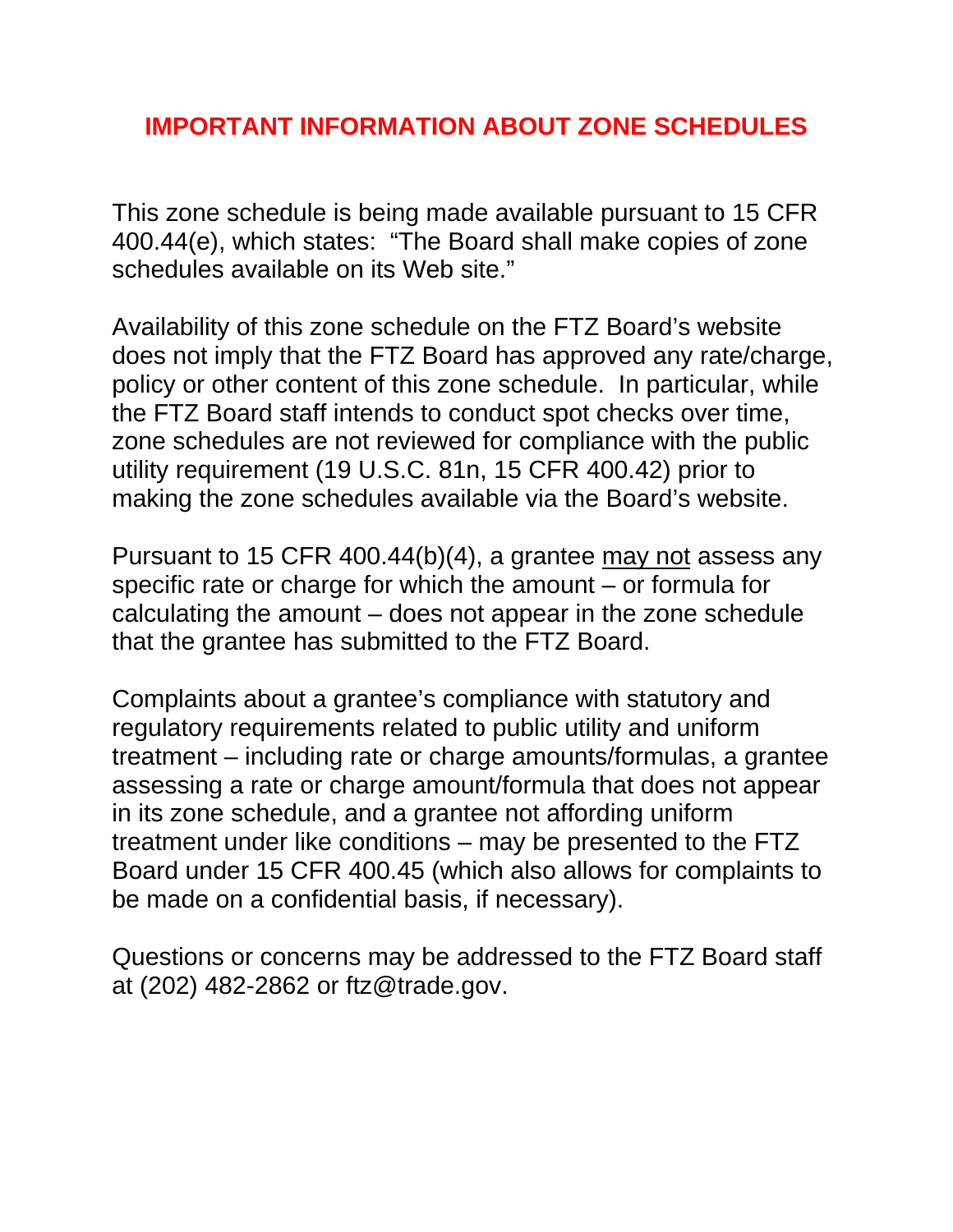# **ZONE SCHEDULE**

**CHARGES, RATES, RULES AND REGULATIONS**

## **APPLICABLE AT**

**FOREIGN-TRADE ZONE NO. 221 Mesa, AZ**

**UNDER GRANT OF AUTHORITY OF THE UNITED STATES FOREIGN-TRADE ZONES BOARD**



**GRANTEE: City of Mesa, AZ**

Office of Economic Development 20 East Main Street, Suite 200 Mesa, AZ 85201

**Issue Date: December 2, 2013**

**DISCLAIMER: The information and appendices included in this Zone Schedule are for informational purposes only. They reflect laws and regulations in effect at the time of submission of this schedule. Each Operator and/or User is responsible for awareness of and compliance with the laws and regulations currently in effect.**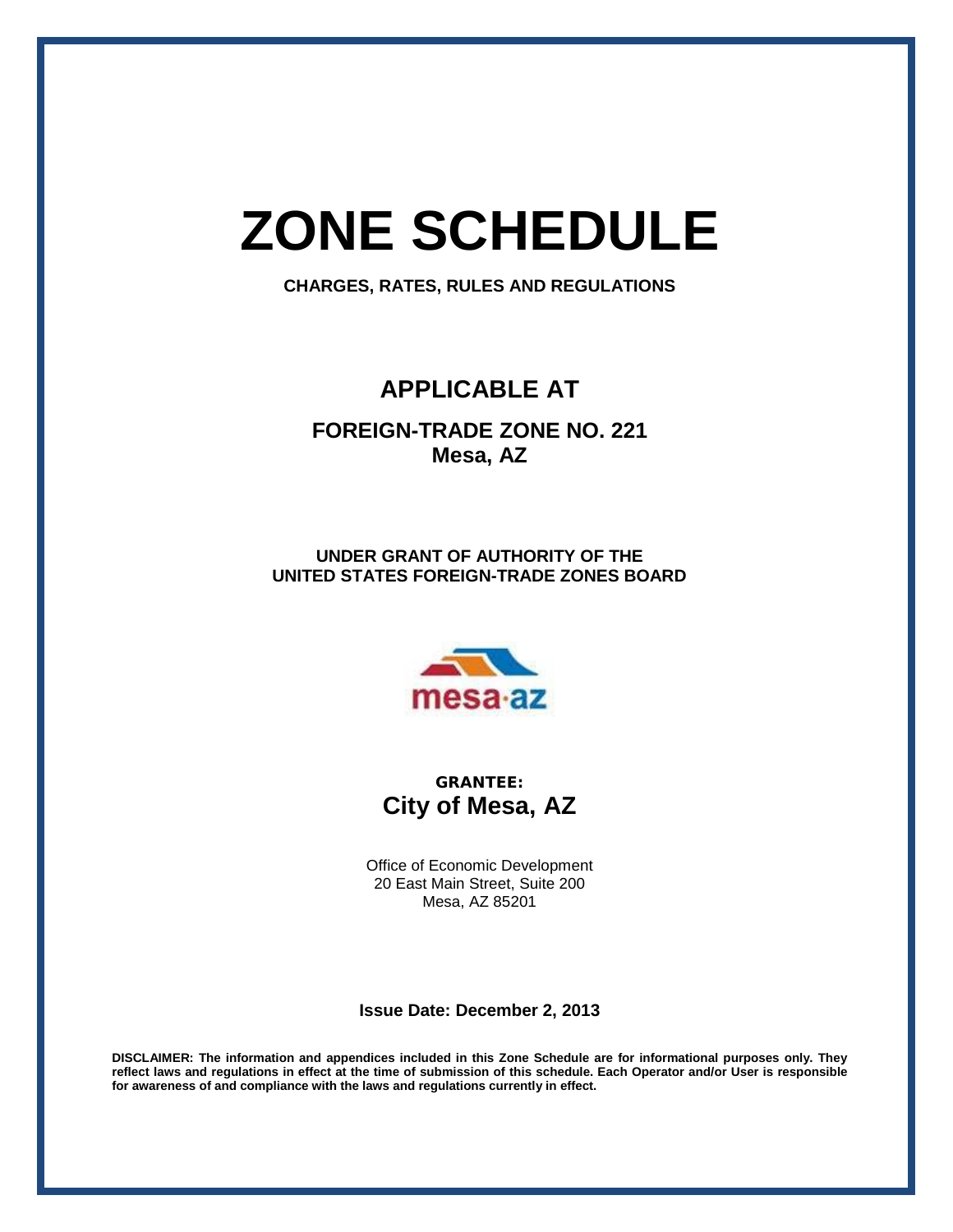### **TABLE OF CONTENTS**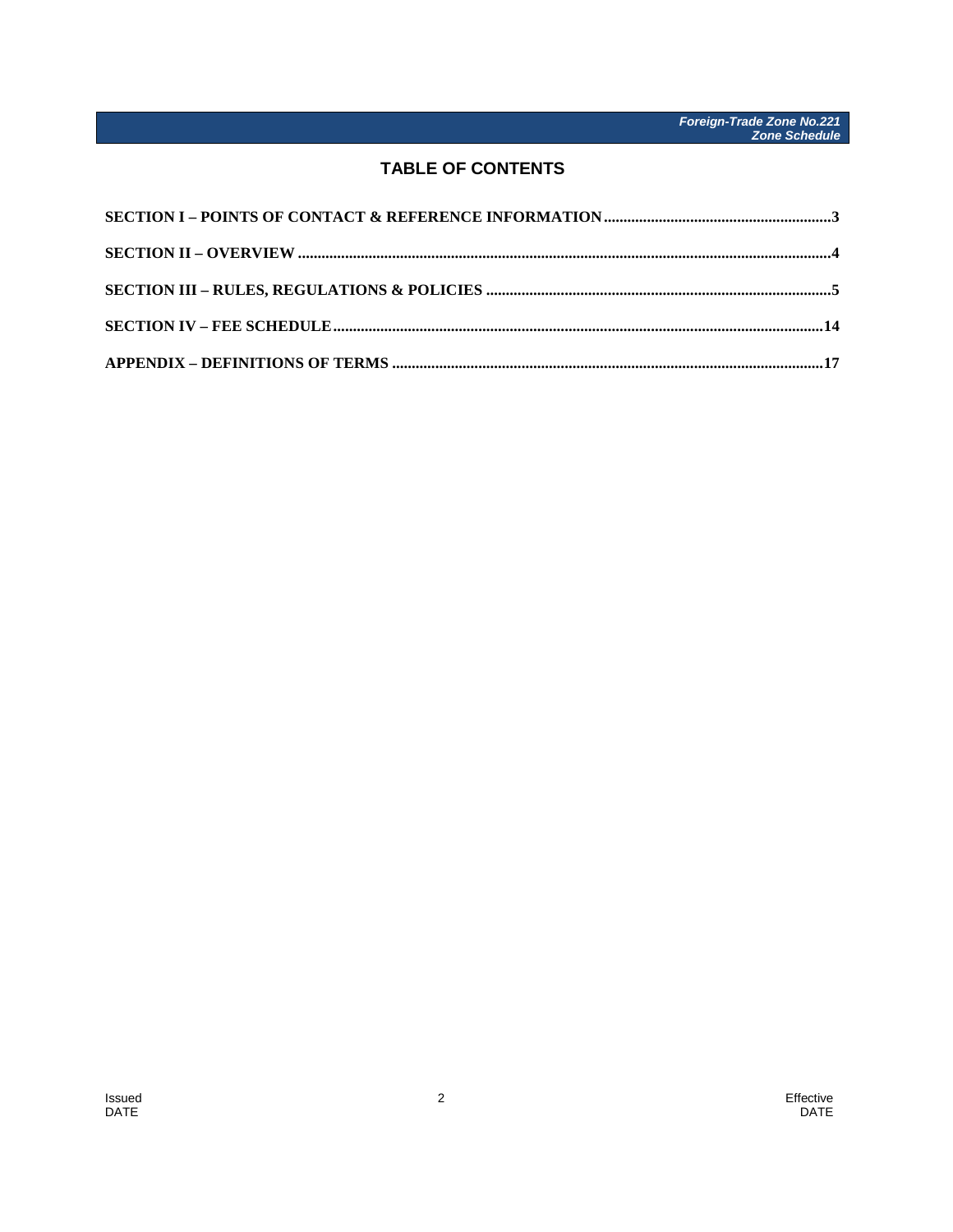#### **SECTION I – POINTS OF CONTACT & REFERENCE INFORMATION**

<span id="page-3-0"></span>Grantee **City of Mesa, AZ** Office of Economic Development 20 East Main Street Suite 200 Mesa, AZ 85201 www.mesaaz.gov/economic

**Information Regarding None Operators Having an Agreement with the Grantee to Offer Services to the Public**

| <b>U.S. Customs</b><br>& Border Protection<br>(Customs or CBP) | Phoenix-Mesa Gateway Airport Port of Entry (User Fee Airport)<br>5803 S. Sossaman Rd., Suite 109<br>Mesa, AZ 85212<br>(480) 279-2928<br>Port Code: 2682                                      |
|----------------------------------------------------------------|----------------------------------------------------------------------------------------------------------------------------------------------------------------------------------------------|
|                                                                | <b>Phoenix Service Port of Entry</b><br>3002 E. Old Tower Road, Suite 400<br>Phoenix, AZ 85034<br>(602) 914-1400<br>Port Code: 2605                                                          |
| <b>FTZ No. 221</b><br><b>Sites</b>                             | For a description of currently designated general-purpose zone<br>sites and subzones go to:<br>www.trade.gov/ftz<br>Click on "OFIS"<br>Click "Zone & Site Information"<br>Select FTZ No. 221 |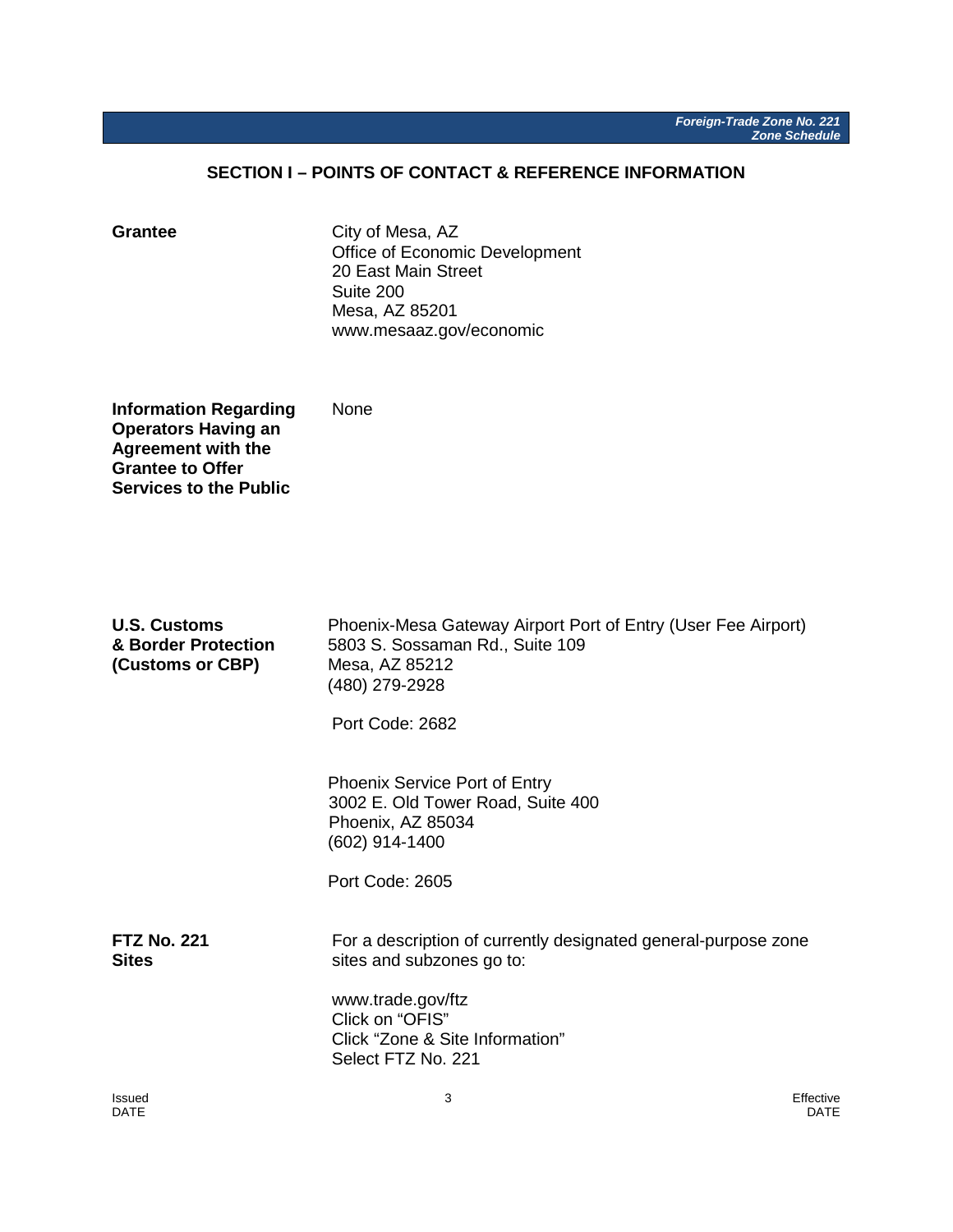#### **SECTION II – OVERVIEW**

<span id="page-4-0"></span>Foreign-Trade Zones (FTZs or zones) are restricted-access sites in or near U.S. Customs and Border Protection (Customs or CBP) ports of entry. The zones are licensed by the Foreign-Trade Zones Board (FTZB) and operated under the supervision of CBP. Specifically, zones are physical areas into which foreign and domestic merchandise may be moved for operations involving storage, exhibition, assembly, manufacture or other processing not otherwise prohibited by law. Zone areas "activated" by CBP are considered outside of the U.S. customs territory for purposes of CBP entry procedures. Therefore, the usual formal CBP entry procedure and payment of duties is not required on the foreign merchandise in FTZs unless and until it enters U.S. customs territory for domestic consumption. U.S. duties can be avoided on foreign merchandise re-exported from a FTZ, including after incorporation into a downstream product through activity in the FTZ. Zones have as their public policy objective the creation and maintenance of employment through the encouragement of operations in the United States which, for customs reasons, might otherwise have been carried on abroad. The FTZB can deny or limit the use of zone procedures in specific cases on public interest grounds.

#### **FTZ No. 221**

FTZ No. 221 was granted by the FTZB to the City of Mesa, AZ on April 25, 1997 (Board Order #883). The FTZ project was reorganized and expanded on January 7, 2008 (Board Order #1538). FTZ No. 221 is organized under the Traditional Site Framework (TSF).

In accordance with the FTZB Regulations at 15 CFR Part 400.44, this zone schedule sets forth the rules and policies for the FTZ project, including a statement of the rates and charges (fees) applicable to FTZ operations. A copy of this zone schedule is available for public inspection at the offices of the City of Mesa and any operator offering FTZ services to the user community.

<span id="page-4-1"></span>Uniform fees charged by the City of Mesa to operators in order to recover the costs of maintaining the FTZ grant of authority are set forth in Section IV. All other charges and costs associated with the operation of a specific FTZ operation are the responsibility of the operator, user and/or property owner.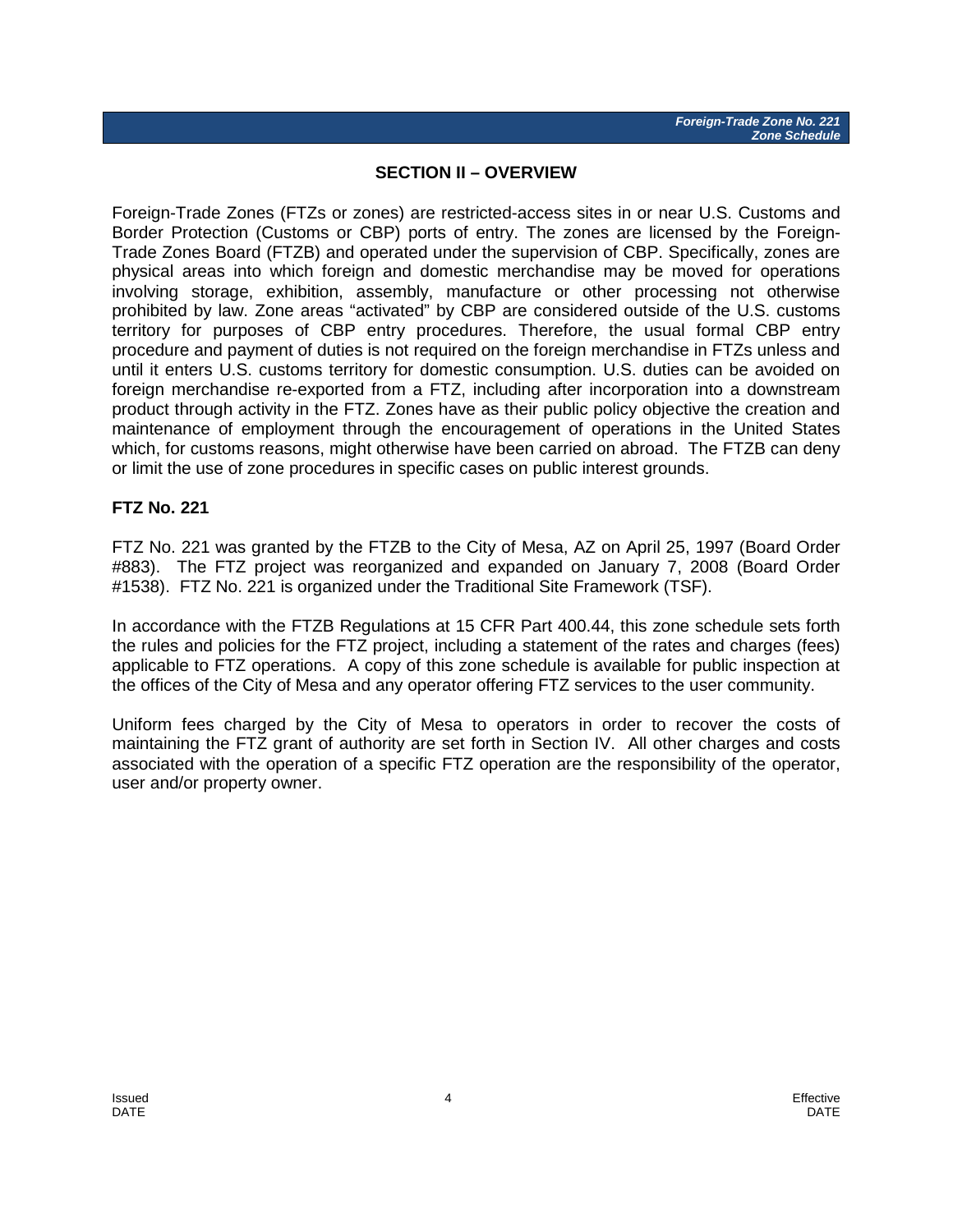#### **SECTION III – RULES, REGULATIONS & POLICIES**

#### **GENERAL**

#### **Principle Governing Laws & Regulations**

Foreign-Trade Zones Act (FTZ Act or Act): FTZ No. 221 is governed by the Foreign-Trade Zones Act, 19 United States Code 81a-81u as amended. A copy of the Act can be accessed on the FTZB's website: [www.trade.gov/ftz](http://www.trade.gov/ftz)

Foreign-Trade Zones Board Regulations (FTZB Regulations): FTZ No. 221 is regulated by the Foreign-Trade Zones Board under U.S. Code of Federal Regulations, Title 15, Part 400, as amended. Copies of these regulations shall be maintained, referred to and complied with by all operators and users. A copy of the regulations can be accessed on the FTZB's website: [www.trade.gov/ftz](http://www.trade.gov/ftz)

U.S. Customs and Border Protection Regulations (CBP or Customs Regulations): FTZ No. 221 is regulated by U.S. Customs and Border Protection under U.S. Code of Federal Regulations, Title 19, Part 146. Copies of these regulations shall be maintained, referred to and complied with by all operators. A copy of the regulations can be accessed on the Government Printing Office's website:

[www.gpo.gov/fdsys/browse/collectionCfr.action?collectionCode=CFR](http://www.gpo.gov/fdsys/browse/collectionCfr.action?collectionCode=CFR)

Foreign-Trade Zones Manual (FTZ Manual): U.S. Customs and Border Protection publishes a Foreign-Trade Zones Manual to assist operators with conforming to the Customs Regulations. All operators are required to maintain a current copy of the Foreign-Trade Zones Manual in addition to the Customs Regulations governing FTZs. A copy of the manual can be accessed on CBP's website: [www.cbp.gov/xp/cgov/trade/cargo\\_security/cargo\\_control/ftz/](http://www.cbp.gov/xp/cgov/trade/cargo_security/cargo_control/ftz/)

#### **Roles of Grantee, Operator, and User**:

Grantee: The corporate recipient of a grant of authority for a zone project; the public or private corporation to which the privilege of establishing, operating, or maintaining a foreign-trade zone has been given. The City of Mesa is the grantee of FTZ No. 221.

Operator: A person that operates within a zone or subzone under the terms of an agreement with the City of Mesa and with the concurrence of CBP. The City of Mesa explicitly delegates the responsibility for operation of zone sites to operators who will assume responsibility for compliance with all regulations of CBP, the FTZB, and other relevant government agencies.

User: A party using a zone under agreement with an operator. A party using a zone for storage, handling, or manufacturing/production of merchandise in FTZ status. The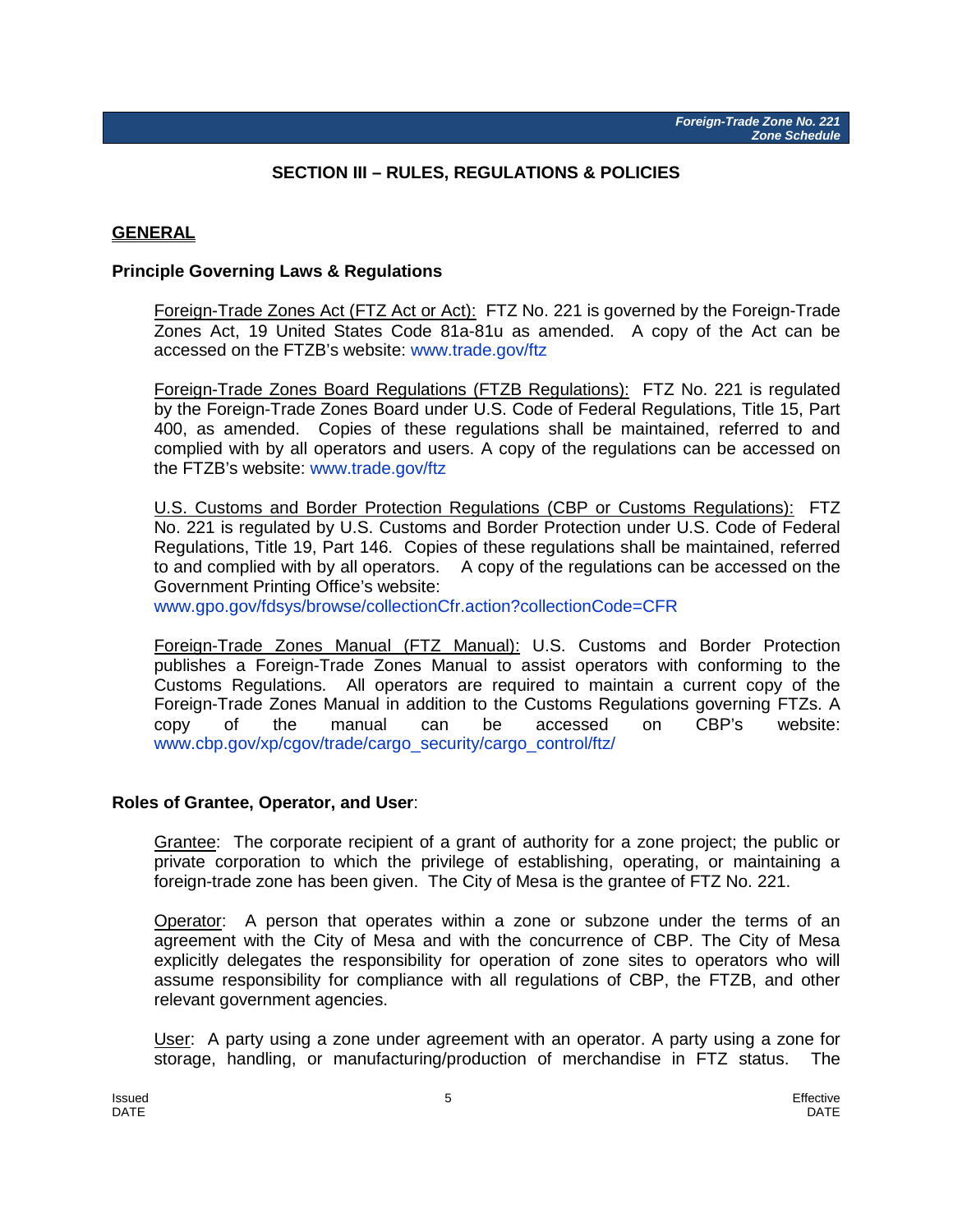operator and user can be the same party. If a user is not the operator and is delegated any of the operator's responsibilities as contained in this zone schedule or the Customs Regulations, a written operator agreement and procedures manual are required.

**Availability of Zone:** All rates and charges for all services and privileges within the FTZ shall be fair and reasonable, and the City of Mesa shall afford to all who may apply to make use of or participate in the zone uniform treatment under like conditions, subject to such treaties or commercial conventions as are now in force or may hereafter be made from time to time by the United States with foreign governments. Users are subject to specific rules, rates, and charges of operators.

**Grantee Liability:** A grant of authority shall not be construed to make the City of Mesa liable for violations by zone participants. The City of Mesa's role under the Act and the FTZB Regulations is to provide general management of the zone to ensure that the reasonable needs of the business community are served. The City of Mesa will not be liable and cannot assume any responsibility for any loss or damage to freight, cargo or merchandise, or other property within the FTZ, or for any loss or damage arising from acts of commission or omission of operators.

**Retail Trade:** Retail trade is prohibited in activated areas of zones except sales or commercial activity involving domestic, duty-paid and duty-free goods, which may be conducted in activated areas of a zone under permit issued by the City of Mesa and approved by the FTZB. No permits are necessary for sales involving domestic, duty-paid or duty-free food and nonalcoholic beverage products sold within the zone for consumption on premises by individuals working in the zone.

**Fines & Penalties:** The FTZB may issue fines for violations of the Act or FTZB Regulations. Each violation is subject to a fine of not more than \$1,000, with each day during which a violation continues constituting a separate offense subject to imposition of the fine. Each day during which an operator fails to submit to the City of Mesa the information required for the City of Mesa's timely submission of a complete and accurate annual report to the FTZB shall constitute a separate offense subject to a fine of not more than \$1,000. The FTZB also can instruct CBP to suspend activated status of all or portion of a zone or subzone.

**Residents within Zone:** No person will be allowed to reside within an FTZ except federal, state, or municipal officers or agents, whose resident presence is deemed necessary by the FTZB.

**Insurance:** All operators within FTZ No. 221 shall keep in full force the necessary insurance as required by the City of Mesa at the expense of the operator. Merchandise stored, manipulated, or transferred within the zone is not insured by the City of Mesa. A copy of the policy or certificate of insurance shall be delivered to the City of Mesa upon request.

**Access to Zone Sites:** Operators and users shall permit federal government officials acting in an official capacity and the grantee to have access to the zone and records during normal business hours and under other reasonable circumstances or as provided by law and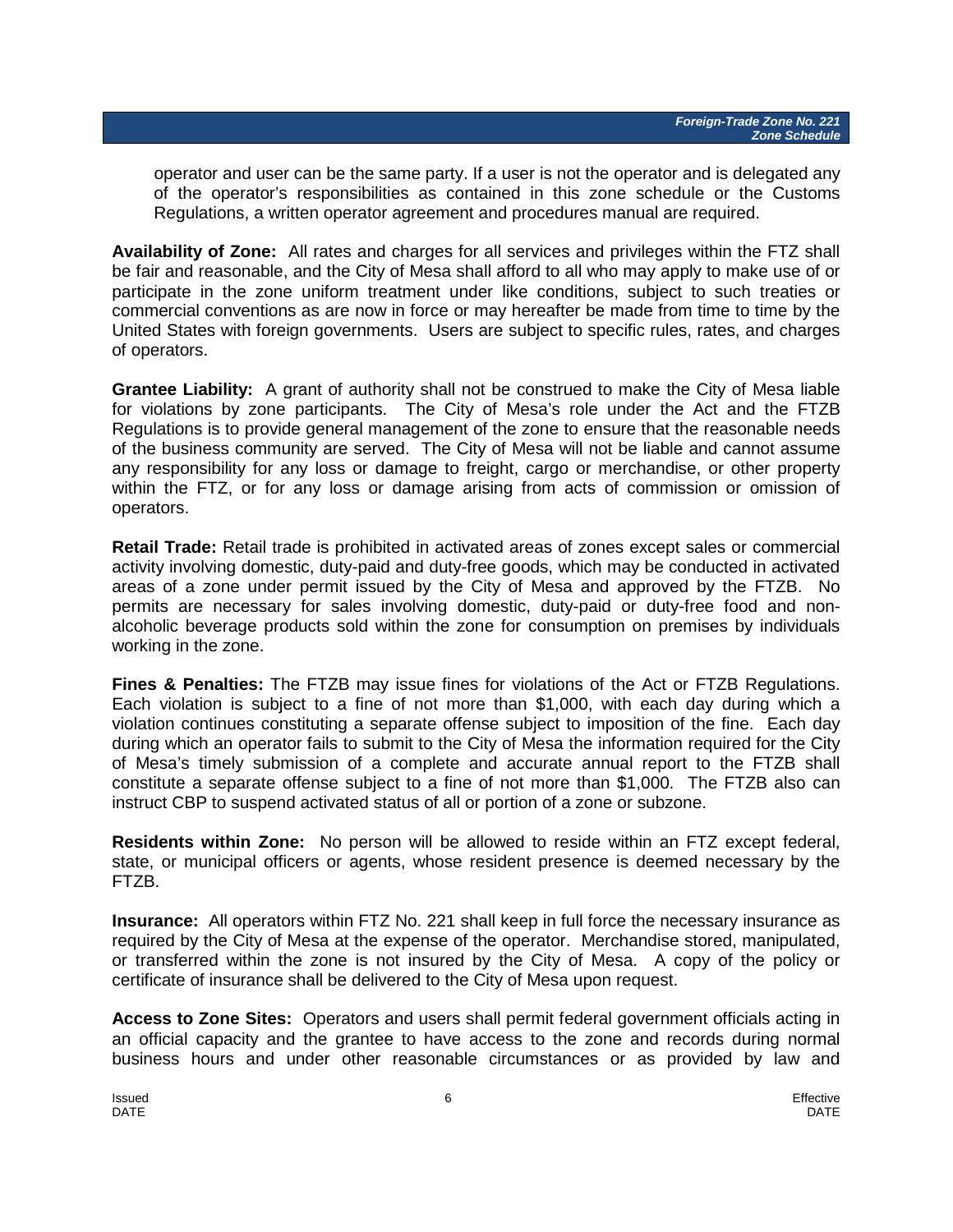regulations.

**Zone Schedule:** All corporations, partnerships, and persons operating within activated zone space are subject to this zone schedule. The zone schedule shall contain a section listing rates and charges for zone participants with information sufficient for the FTZB or the Executive Secretary to determine whether the rates or charges are reasonable based on other operations in the port of entry area and whether there is uniform treatment under like circumstances among operators and users. Copies of the zone schedule are available from the City of Mesa. Any updates to this zone schedule will be provided to the FTZB and each operator.

**Operator Agreement:** Every individual, corporation or entity seeking to operate in FTZ No. 221 must enter into an operator agreement with the City of Mesa. A copy of the standard operator agreement is available, upon request, from the City of Mesa. If any conflict with this zone schedule and any operator agreement arises, the operator agreement will prevail. Users may become operators upon proper execution of an agreement with the City of Mesa. Operators must execute an operator agreement with the City of Mesa prior to the City of Mesa issuing an activation concurrence letter.

**Property Owner Agreement:** All property owners of FTZ No. 221 must enter into a property owner agreement with the City of Mesa.

**Arizona Property Tax Benefit:** Arizona offers a property tax benefit for activated FTZs. Approval of an FTZ site by the FTZB does not, in and of itself, convey the Arizona property tax benefit to any FTZ participant (operator, user or property owner). The City of Mesa, Grantee of FTZ No. 221, will not sponsor any zone site without a written explanation of the tax impact and the necessary concurrence or non-objection letter from the applicable local taxing authority.

#### **ZONE OPERATIONS**

**Merchandise Permitted in Zone**: Foreign and domestic merchandise of every description, except such as is specifically prohibited by law, may, without being subject to the Customs laws of the United States except as otherwise provided in the Act and the regulations made thereunder, be brought into a zone.

Merchandise which is specifically prohibited by law shall not be admitted into a zone. Any merchandise so prohibited by law which is found within a zone shall be disposed of in the manner provided for in laws and regulations applicable to such merchandise.

**Activities Permitted in Zone:** Merchandise lawfully brought into a zone may, in accordance with the FTZB and Customs Regulations and the Act, be stored, sold, exhibited, broken up, repacked, assembled, distributed, sorted, graded, cleaned, mixed with foreign and domestic merchandise, or otherwise manipulated, or be manufactured into new articles of commerce. Production activity may be performed in a zone only if approved by the FTZB prior to commencement of the activity.

**Responsibility for Duty and Taxes:** Operators and users are responsible and liable for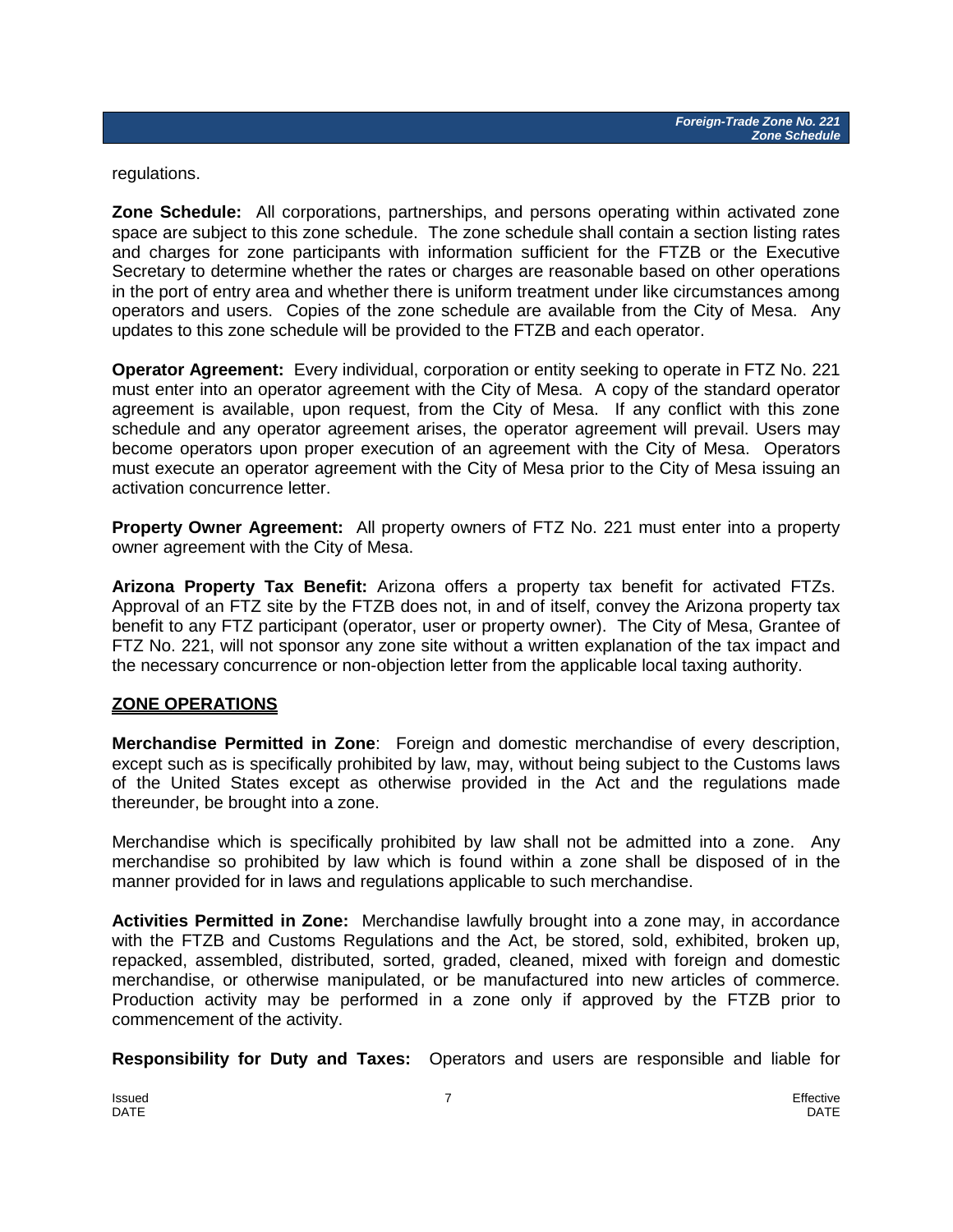payment of any and all charges, fees, duties or penalties due any agency of the federal, state, or local government arising from use of the zone, including liabilities on merchandise which is not accounted for to the satisfaction of CBP.

**Security and Safety Requirements in the Zone:** All zone sites, in order to be approved for activation by CBP, must meet certain security and safety requirements. All zone sites are subject to security inspections by CBP and/or the City of Mesa. Procedures manuals shall include current information on the method of physical as well as cargo security at the zone site. Each zone site will be evaluated separately by CBP who will determine the security measures that are required protect the revenue of the United States based on the specific conditions of each zone site, e.g., description and value of merchandise activities, overall risk assessment, etc.

After a zone site has been activated, all security and safety measures required to achieve the initial activation must be maintained at all times. Spot checks may be conducted by CBP and the City of Mesa and liquidated damages or notices may be assessed if these requirements are found to be insufficiently met in any way.

No operation or process of treatment will be permitted in the zone that, in the judgment of the FTZB, CBP, or the City of Mesa, is detrimental to the public interest, health, and safety. Cost of special security devices and other requirements will be the responsibility of the operator.

**Inventory Control & Recordkeeping System:** Operators will establish and maintain inventory control and recordkeeping systems in accordance with the Customs Regulations at 19 CFR § 146.

**Record Retention:** Operators are required to retain all records pertaining to zone merchandise for five (5) years after the merchandise is removed from the zone. Records must be readily available for Customs review at the zone. Records must be made available to the City of Mesa upon request and as outlined in the operator agreement.

**Proprietary Information:** Operators are required under the Customs Regulations to protect proprietary information in their custody from unauthorized disclosure.

**Use of Zone Facilities:** Zone facilities will be used for the purposes of receipt, storage, handling, exhibition, manipulation, manufacturing/production, and shipment of foreign and domestic merchandise as considered necessary for the conduct of each operator's normal business. Operators will not use or permit the FTZ to be used for any other purpose without the prior written consent of the City of Mesa. Operators will not do or permit anything to be done in or about the FTZ that will in any way obstruct or interfere with the rights of other operators of the zone.

**FTZ Operator's Bond:** Operators must maintain, for Customs purposes, an FTZ operator's bond in the amount required by Customs. This bond is to assure compliance with Customs Regulations. The bond is submitted on Customs & Border Protection Form (CF) 301. The bond conditions are set forth at 19 CFR § 113.73, Customs Regulations. A failure to comply with the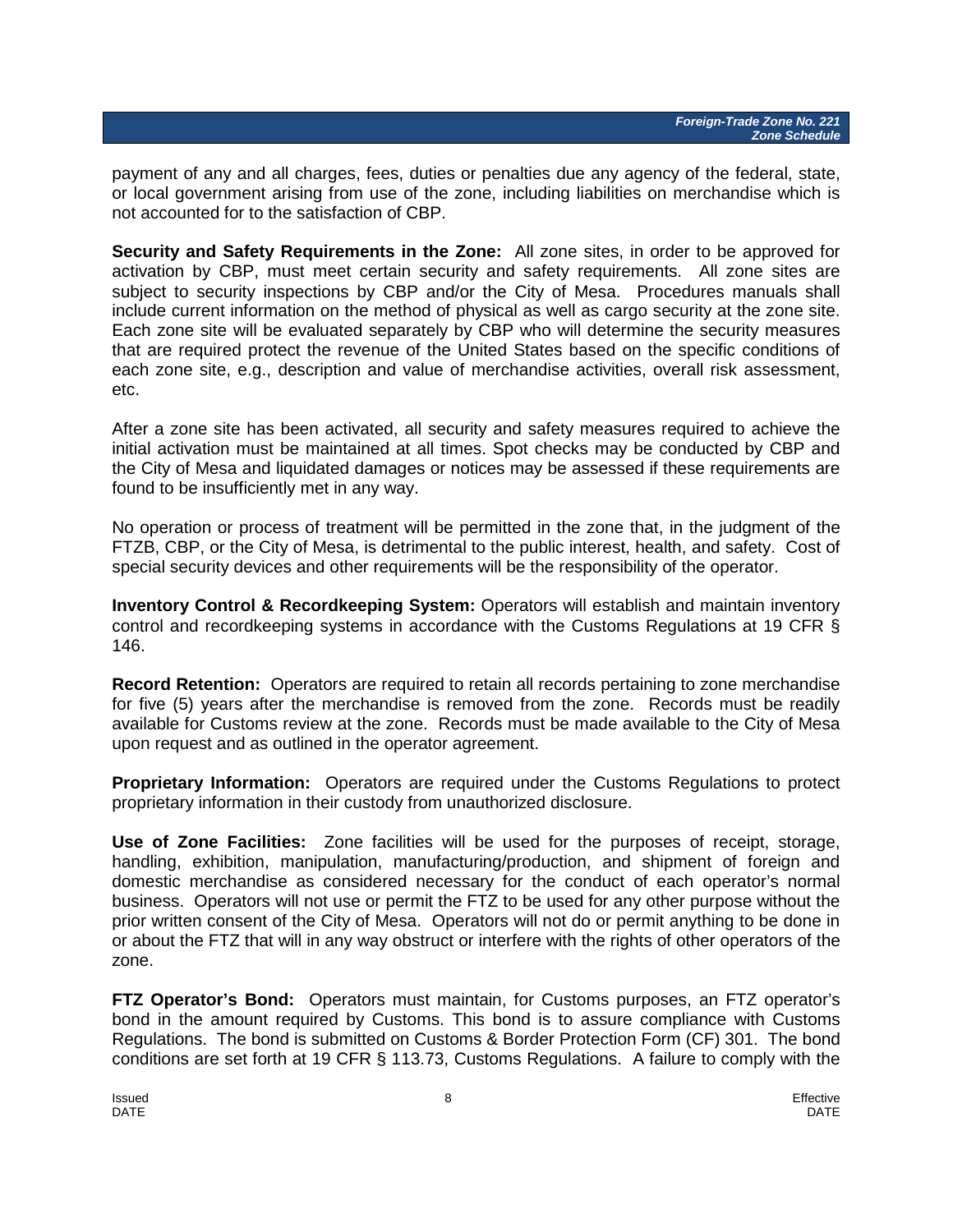regulations may be deemed a "default" by Customs and result in the assessment of liquidated damages under the bond. The FTZ operator's bond (04) is a separate bond type from an importer's bond (01).

**Permits:** Prior to activation, operators must obtain all necessary permits from federal, state and local authorities and comply with the requirements of those authorities.

**Procedures Manuals:** Operators shall draft and maintain a procedures manual in accordance with the Customs Regulations as a condition of activation. The manual shall describe the inventory control and recordkeeping system(s) that will be used in the zone in compliance with the Customs Regulations.

#### **FTZ APPLICATIONS**

#### **New Zone Sites**

If a company is interested in taking advantage of the benefits of FTZ No. 221 at a location other than the currently approved sites, the company may request that an application for minor modification, expansion, or subzone be filed by the City of Mesa.

#### **Production Authority**

Production in a zone site is any activity involving the substantial transformation of a foreign article resulting in a new and different article having a different name, character, and use, or activity involving a change in the condition of the article which results in a change in the customs classification of the article or in its eligibility for entry for consumption. Production activity must be approved in advance by the FTZB before the activity may commence using zone procedures. The company undertaking the activity must prepare a production notification to be submitted to the FTZB by the City of Mesa or the company may submit the production notification to the FTZB directly with copy to the City of Mesa and CBP.

#### **Types of Applications to the Foreign-Trade Zones Board**

There are several types of FTZ applications:

- Minor Boundary Modification
- Expansion
- Subzone

Production notifications to the FTZB requesting production authority can be made as part of an application for a new zone site or can be filed separately for an existing zone site. If the FTZB determines that further review of a production notification is necessary, the zone participant will be notified and a production application will be required.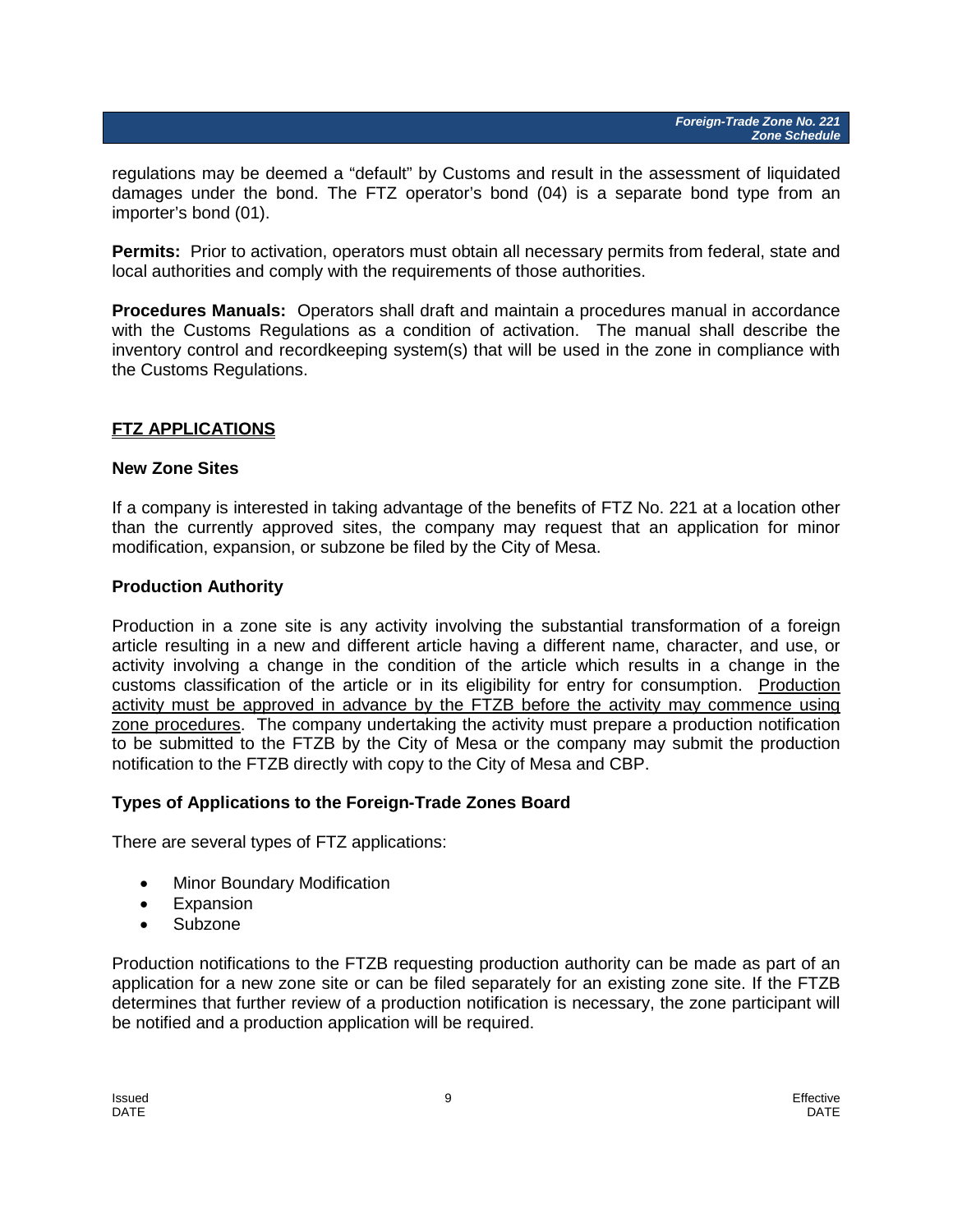Additional information on the requirements for each type of application may be found on the FTZB website at:

#### [www.trade.gov/ftz](http://www.trade.gov/ftz)

#### **Procedures for Sponsorship of Applications to the Foreign-Trade Zones Board**

Submitting an Application to the Foreign-Trade Zones (FTZ or Zone) Board involves a Four-Step process.

- 1. A Sponsorship Request Letter request must be submitted to the Grantee; a copy of the application itself may be submitted at this time if prepared.
- 2. Letters from the taxing entities required to "sign-off" on the zone request must be received by the applicant and submitted to the Grantee prior to the issuance of any required Grantee documents (transmittal letters, resolutions, etc.). The Grantee can assist the applicant in obtaining these letters.
- 3. The request must be reviewed for Grantee sponsorship to make sure that the applicant's site and operations meets the Federal and Grantee Policy requirements. Any required Grantee documents (transmittal letters, resolutions, etc.) will be provided to the applicant upon completion of the Grantee's review and determination to sponsor the request.
- 4. The Application must be submitted to the FTZ Board, and preparations for Activation must begin.

#### **Step 1: The Sponsorship Request Letter**

Requests to submit any kind of Application to the FTZ Board, including requests for Subzone Sponsorship, Production Authority (Production Notifications or Productions Applications), Minor Boundary Modification or MBM, or GPZ Site Sponsorship, must be made to the Grantee in a simple, letter format, including the following information:

- 1. Name of applicant, address, phone number, facsimile number, and name and title of person responsible and authorized for the Application preparation.
- 2. Type of designation sought, i.e., Subzone, GPZ Site, MBM, Production Authority, Expansion of any of the above types, or Scope Determination from the FTZ Board.
- 3. Brief description of proposed site (acreage, square footage, number of buildings). Include an electronic and hard copy layout/diagram of site.
- 4. For any site request including Production Authority, whether connected with or separate from a site approval request; provide a short description of the company including:
	- a. Product lines that are being applied for
	- b.The types of imported items to be used
	- c. Prior experience with FTZ by staff, if any.
- 5. Completed Cost-Benefits Analysis or an explanation of definitive benefits the company or site will yield by receiving Zone status. This must include an analysis of the property tax reclassification impact for activated FTZ sites.
- 6. The letter should include a statement by the applicant that all fees for Application shall be paid promptly, and that the applicant fully intends on activating and/or executing a Grantee/Operator or Developer agreement, whichever is applicable.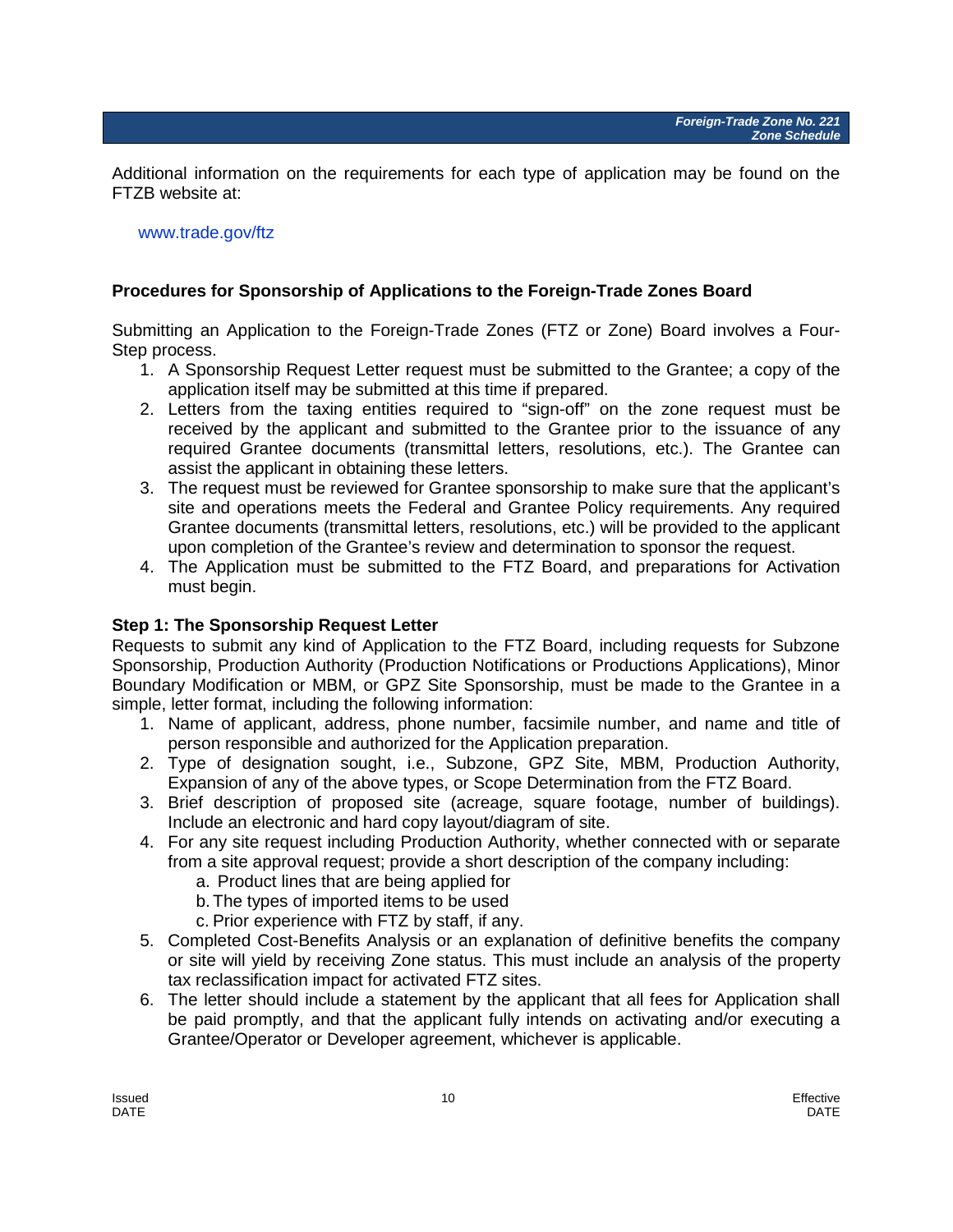#### **Step 2: The Review**

All requests to submit Applications will go through a review and approval process which uses the following criteria:

- 1. Operation "qualifies" to become a Zone site or Subzone under federally-established criteria and under Grantee's charter/organizational papers. Operation has also met the "tax entity information" criteria as established by the taxing jurisdiction within which the proposed FTZ site resides.
- 2. Applicant demonstrates ability and commitment to comply with applicable regulations and activate and operate a Zone site/Subzone.
- 3. Operation demonstrates a clear Foreign-Trade Zone need.
- 4. Other criteria as may be set by the Grantee.

The review process will take approximately 30 days and the Sponsorship Request will be approved by the City of Mesa, Grantee of FTZ # 221 or a letter will be sent explaining otherwise. The review process shall be conducted as follows:

- 1. Applicant submits letter request (Step 1 above) for sponsorship to FTZ Grantee.
- 2. Grantee staff (Office of Economic Development) will review and inform the Grantee Board (Mesa City Council) of the recommendation within 30 days. Applicant is contacted with results, and if positive, the Grantee will issue an appropriate Letter and an invoice for the Application fee will be sent to the applicants. Applicant must pay the fee prior to the Grantee reviewing the application (Step 3 below).

#### **Step 3: Application Submission**

Submission of an Application to the FTZ Board and Activation preparation is a complex process and close attention must be paid to the relevant regulations.

- 1. The Application must be prepared consistent with FTZ Board regulations, which have recently changed and are effective 4-30-2012. This Grantee strongly suggests that all Applications should be professionally prepared according to the guidelines established by the FTZ Board. The Grantee recommends that applicants have experienced staff to complete the Application or seek professional expertise in preparation. This will save time and expense. The Grantee can provide a list of qualified firms to any applicant upon request.
- 2. Grantee will assist in obtaining government support at federal, state, and local levels as necessary.
- 3. Grantee reviews the application and provides required resolution and application/transmittal Letter in support of Application. If an additional technical and/or legal review is required, the Grantee will inform the applicant of said cost. If Application is not complete, Grantee will return the Application to the applicant for revision to meet FTZ Board guidelines.
- 4. Once complete, Grantee submits Application to Foreign-Trade Zones Board in Washington, D.C. on behalf of the applicant or provides the necessary Grantee documentation to the applicant to allow the applicant to submit the application itself. FTZ Board will review the application for approximately 30 days (pre-docket review) and if necessary issue a request for additional information. Any additional information requested by the FTZ Board and subsequent changes to the application will be the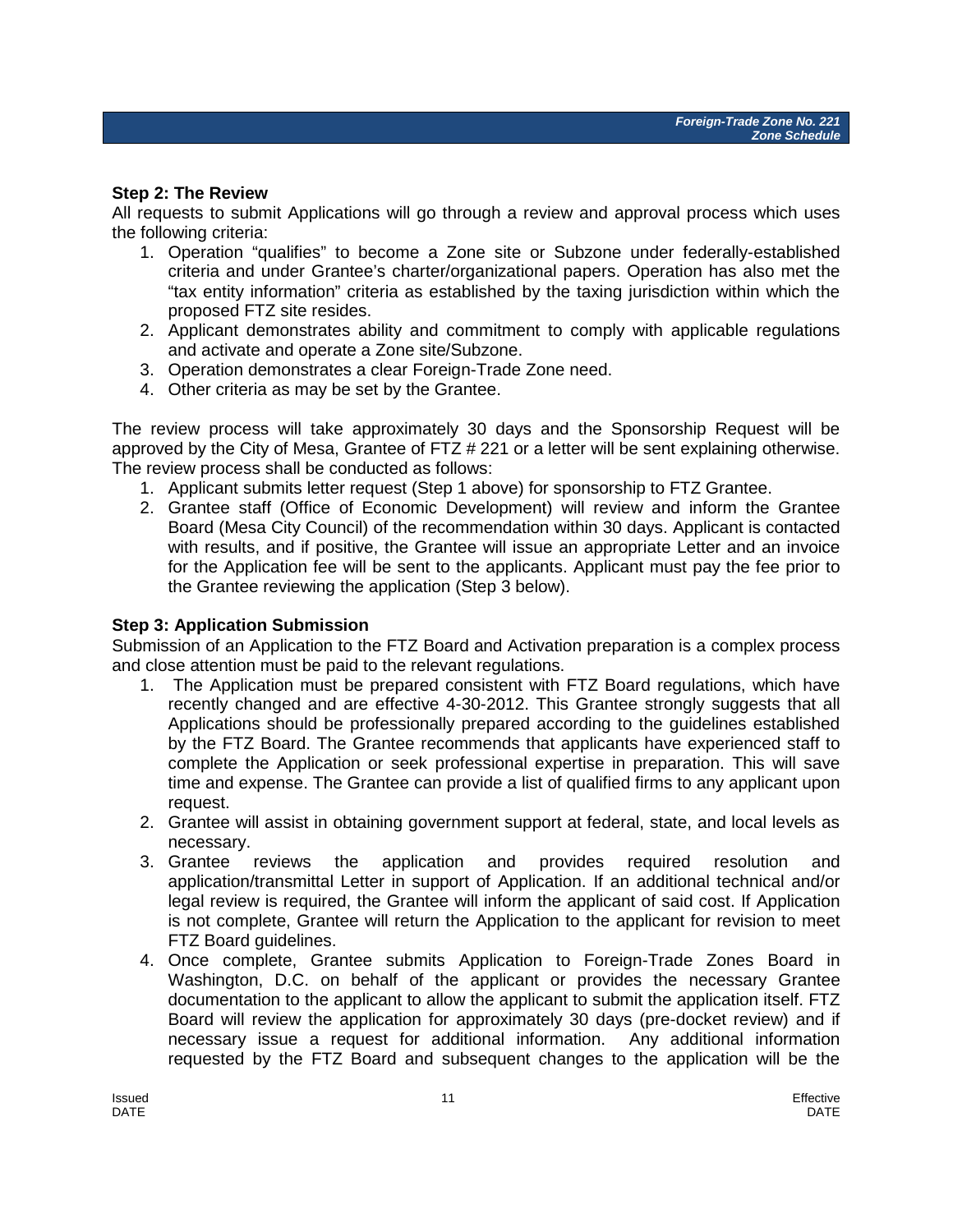responsibility of the applicant.

5. Review, approval and designation process by FTZ Board. Timeframe for review and approval depends on type of application and proposed activities.

#### **FTZ ACTIVATION & DEACTIVATION & ALTERATION**

#### **Activation**

When an operator desires to apply for activation with CBP, the operator will complete the steps outlined in 19 CFR § 146.6.

An operator agreement between the operator and the City of Mesa will be executed prior to the City of Mesa issuing a grantee activation concurrence letter.

Prior to submitting an activation request to CBP, the operator will provide the City of Mesa with a copy of the activation application, procedures manual and blueprint of the area to be activated for review by the City of Mesa. Once the City of Mesa reviews the activation application and if an operator agreement has been executed, the City of Mesa will issue a grantee activation concurrence letter.

If the operator conducts production activity at the zone site as defined by the FTZB, a copy of the FTZB production authority will be provided to the City of Mesa or the user's plan for obtaining production authority will be described prior to the City of Mesa issuing a grantee activation concurrence letter.

As a condition of activation, all operators must agree to satisfy the requirements of CBP automated systems.

#### **Deactivation/Reactivation**

An operator may deactivate or reactivate its zone site. The operator must notify and obtain written approval from the City of Mesa prior to requesting deactivation or reactivation with CBP.

#### **Alteration**

An operator may increase or decrease the amount of activated space within an authorized zone site, activate a separate site of an already activated zone with the same operator at the same port, or relocate an already activated site with the same operator. The operator must notify and obtain written approval from the City of Mesa prior to requesting alteration with CBP. The operator shall provide a copy of the alteration request and CBP approval to the City of Mesa including an updated blueprint of the activated area(s).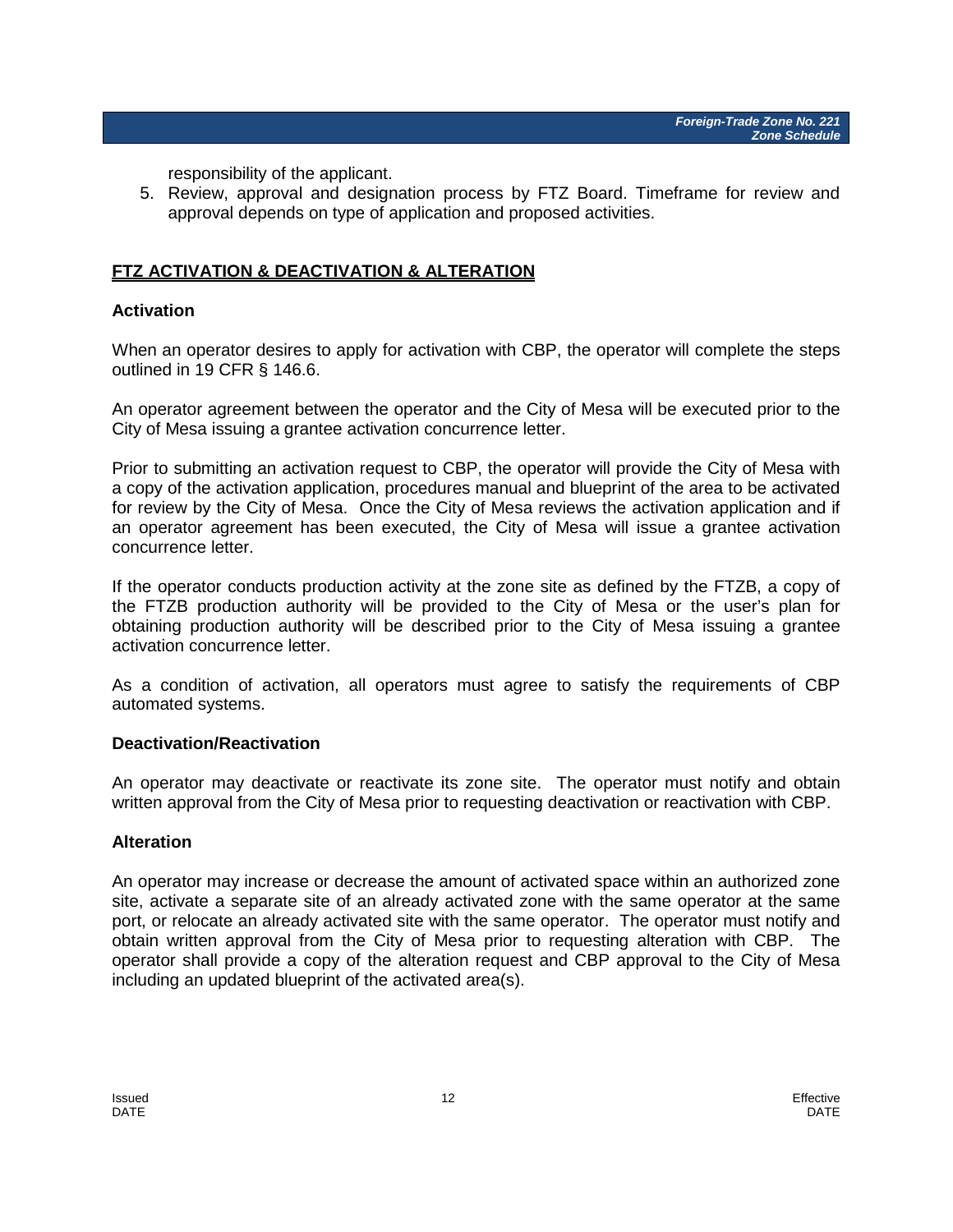#### **FOREIGN-TRADE ZONES BOARD ANNUAL REPORT**

The City of Mesa is responsible for preparing and submitting to the FTZB an annual report summarizing all zone activity from January 1 - December 31 of each year. The report will be submitted by the City of Mesa to the FTZB by March 31 of the following year pursuant to the current requirements of the FTZB, which can be found at [www.trade.gov/ftz.](http://www.trade.gov/ftz)

In order for the City of Mesa to meet its responsibility in this regard, each operator will complete a report so that sufficient data is available to the City of Mesa to complete the FTZB Annual Report. The operator will complete the report based on the FTZB requirements and guidelines, and submit it to the City of Mesa by **February 15** of each year.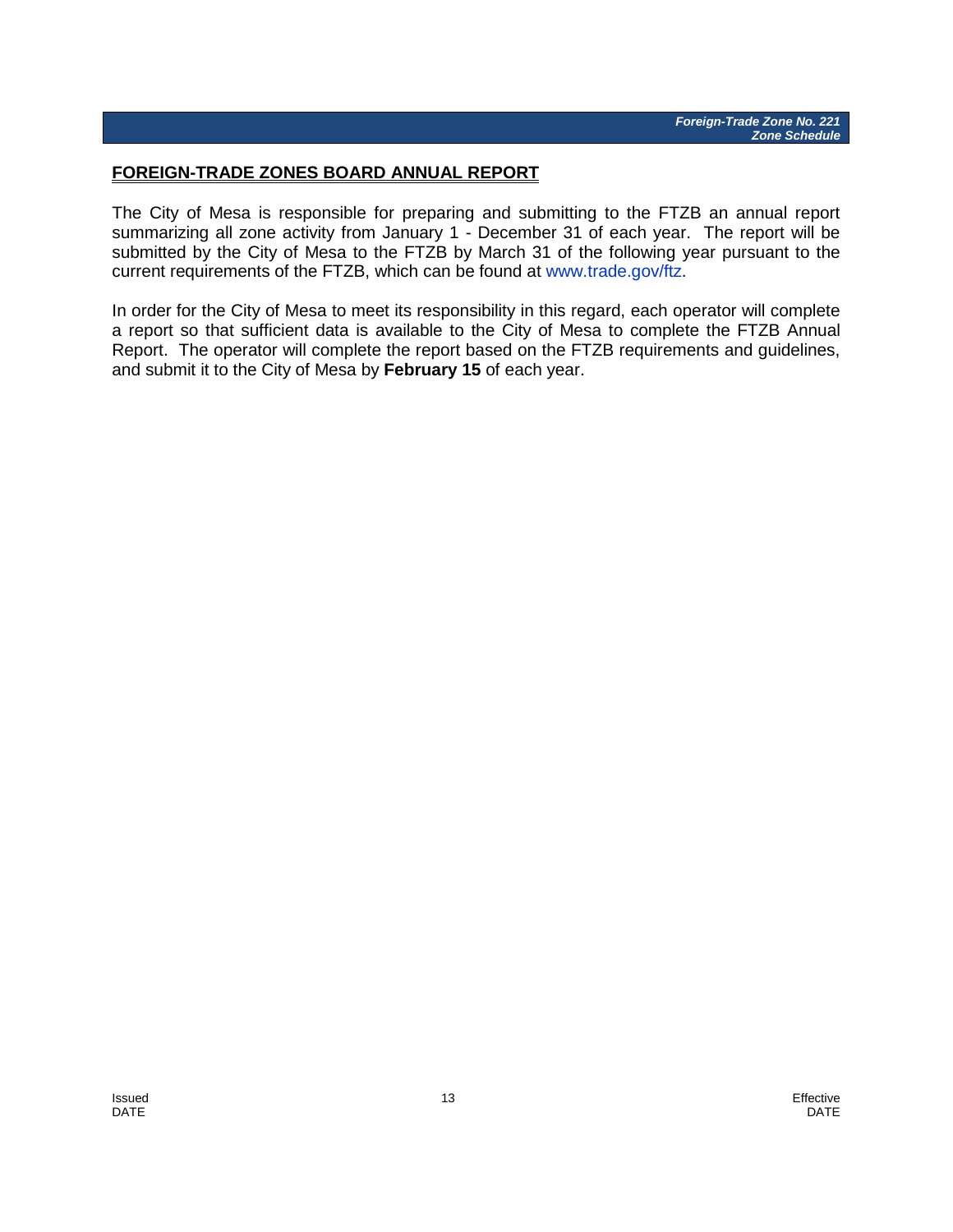#### **SECTION IV – FEE SCHEDULE**

#### <span id="page-14-0"></span>**Grantee Application Fees**

The City of Mesa charges an application fee to cover the costs of reviewing and processing the necessary Grantee documentation for FTZ applications. The fees are as follows:

| Minor Boundary Modification  | \$1,000 |
|------------------------------|---------|
| <b>Expansion Application</b> | \$5,000 |
| Subzone Application          | \$5,000 |

#### **Grantee Activation Fees**

The City of Mesa charges a fee to cover the costs of reviewing and processing the necessary Grantee documentation for FTZ activation applications to CBP. The fee is currently **\$1,000**.

#### **Grantee Annual Fees**

Operators shall pay to the City of Mesa an annual FTZ administration fee for the privilege of operating under zone procedures and as reimbursement for the services provided by the City of Mesa. The annual fees are as follows:

| Property Owners (non-activated site) | -90     |
|--------------------------------------|---------|
| General-Purpose Zone Operators       | \$5,000 |
| Subzone Operators                    | \$5,000 |

#### **Operator Fees**

FTZ No. 221 does not currently have activated operators offering FTZ services to users.

#### **U.S. Customs and Border Protection Fees**

At the time of issue of this zone schedule, no fees are charged by CBP for normal zone services. Should any fees or charges be imposed in the future, all such fees and charges shall be payable by the operator of the affected zone site including any charges for overtime and other special services provided at the request of an operator. Under no circumstances will the City of Mesa be liable or responsible for any such CBP fees or charges.

#### **Foreign-Trade Zones Board Fees**

Any fees or charges imposed by the FTZB shall be payable by the operator/user of the affected zone site, or as apportioned by the City of Mesa among the zone sites when appropriate. Under no circumstances will the City of Mesa be liable or responsible for any FTZB fees or charges incurred on behalf of companies seeking to operate or use the zone.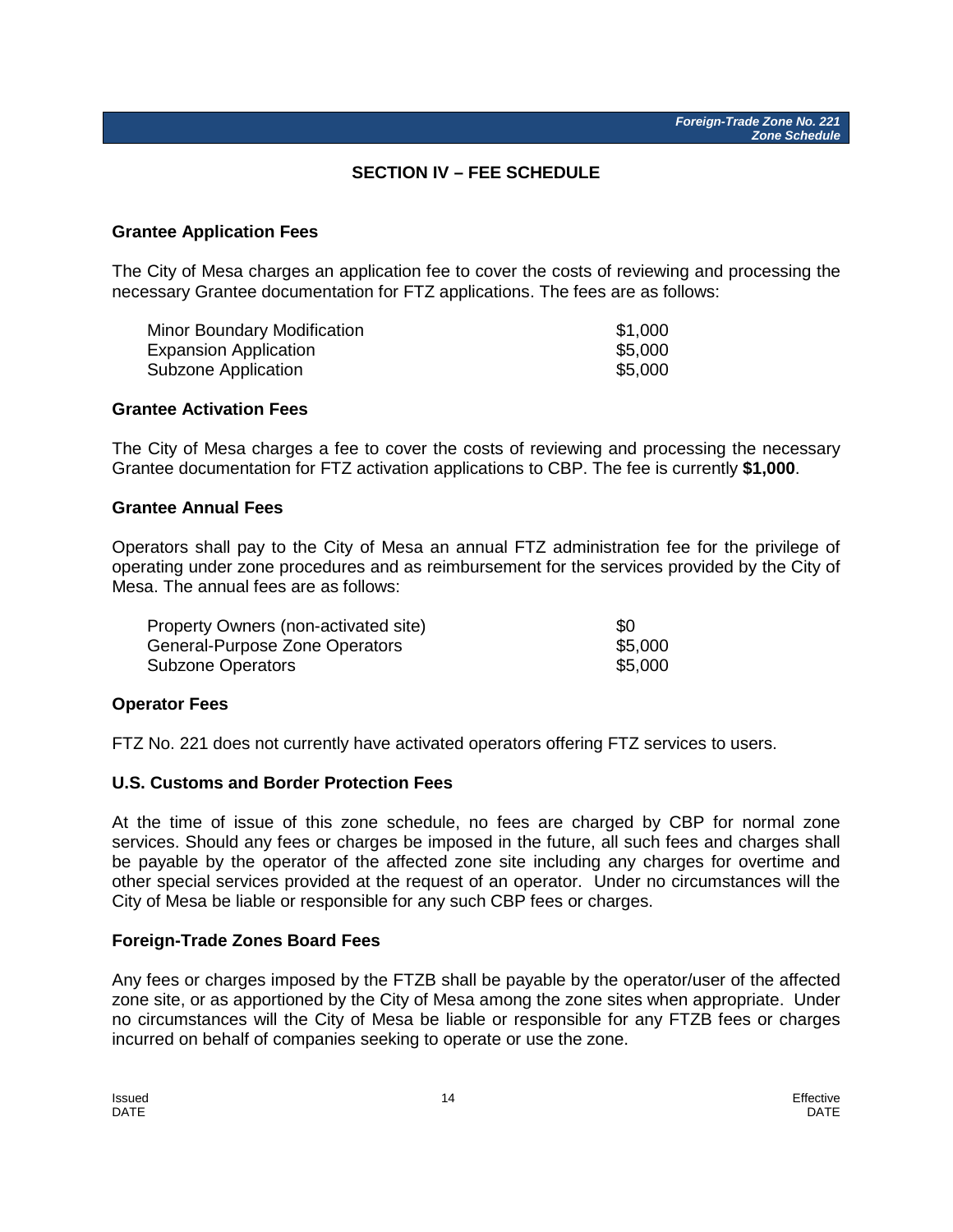Presently the following FTZB fees apply for certain types of applications. Applications combining requests for more than one type of approval are subject to the fee for each category.

| (3) Expansions                                                                                                                                        | \$1,600            |
|-------------------------------------------------------------------------------------------------------------------------------------------------------|--------------------|
| (2) Special-Purpose Subzones:<br>(i) non-manufacturing/processing or less than three products<br>(ii) manufacturing/processing three or more products | \$4,000<br>\$6,500 |
| (1) Additional General-Purpose Zones in a Customs Port of Entry                                                                                       | \$3,200            |

#### **Harbor Maintenance Fees (HMF)**

The Water Resources Development Act of 1986 provides for a Harbor Maintenance Fee to be imposed for commercial use of Ports in the United States. This fee is provided for in title XIV (Revenue Provisions) of the Act and is cited as the Harbor Maintenance Revenue Act of 1986. The purpose of the fee is to provide the Army Corps of Engineers with a dedicated source of revenue for funding Corps Port Project. CBP has been mandated to act as the collection agency for this fee. Date of implementation of the fee was April l, 1987. The fee is assessed on water-borne cargo. Merchandise received into the zone will be assessed this fee upon entry when applicable. Payment is due by the importer of record on a quarterly basis on admitted merchandise. The current rate of the Harbor Maintenance Fee is .125% of the value of the commercial cargo.

#### **Merchandise Processing Fees (MPF)**

Merchandise that is formally entered or released is subject to the payment to Customs of an ad valorem fee of .21%. The fee shall be due and payable to Customs by the importer of record of the merchandise at the time of presentation of the entry summary and shall be based on the value of the merchandise as determined under 19 U.S.C. 1401a. The fee charged shall not exceed \$485 and shall not be less than \$25.

On October 21, 2011, Public Law No: 112-40 was adopted. The law temporarily increases the merchandise processing fee from .21% to .3464% from October 1, 2011 - November 30, 2015. The MPF rate reverts to .21% from December 1, 2015 - September 30, 2016. The law temporarily decreases the merchandise processing fee from .21% to .1740% from October 1, 2016 - September 30, 2019. The MPF rate reverts to .21% after September 30, 2019. The cap of \$485 per entry remains unchanged.

#### **Other Government Agency Fees**

Charges for services of other government agencies should be arranged for and paid by the operator who requires the use of such services. Under no circumstances will the City of Mesa be liable or responsible for any other government agencies' fees or charges.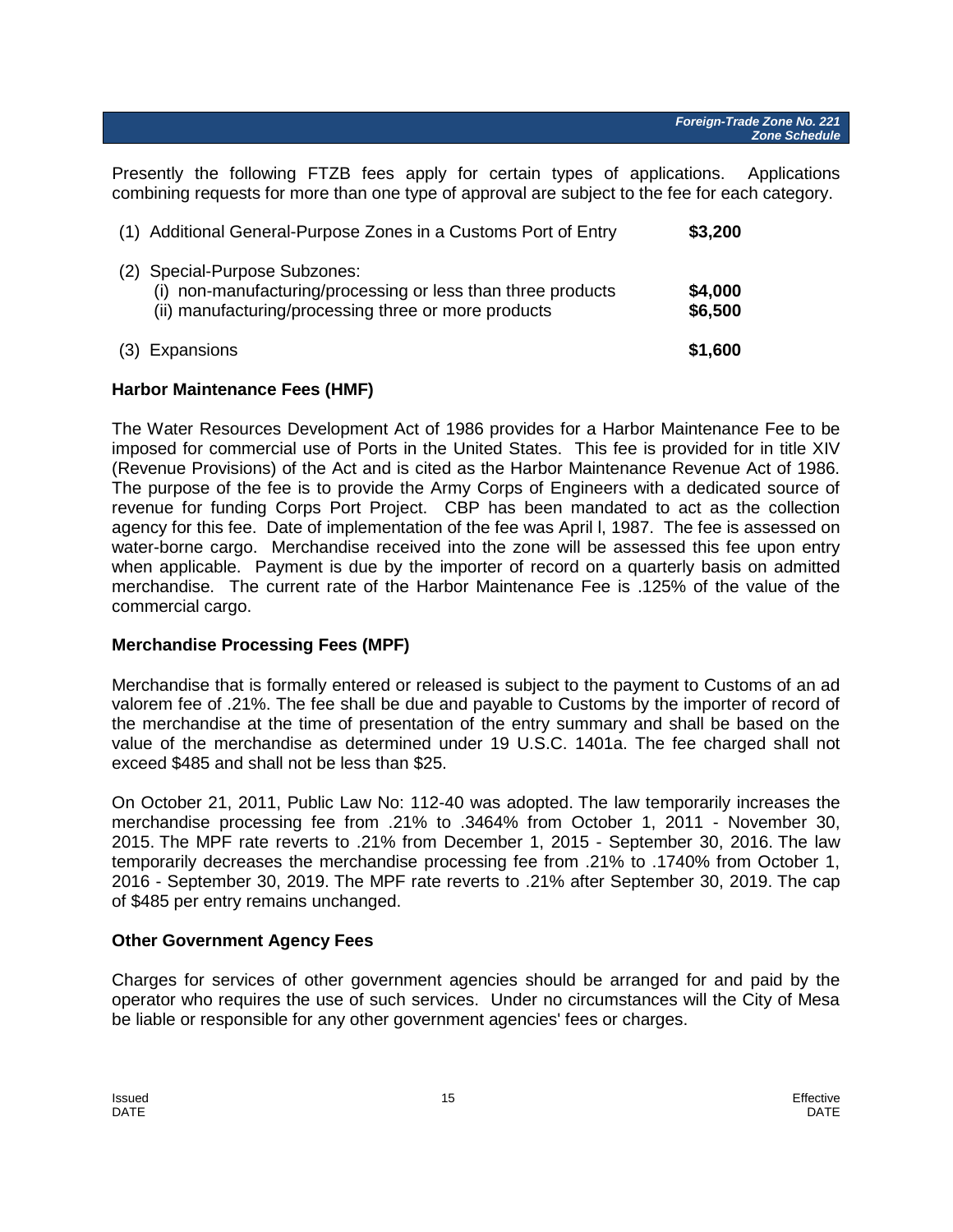#### **Fines, Penalties and Liquidated Damages**

The City of Mesa will not be involved in the day-to-day operations of the zone project. CBP fines, penalties, or liquidated damage claims affecting zone merchandise or zone activities will be paid by the operator of the affected zone site. The same is true of any other fines, penalties, or liquidated damage claims by other government agencies concerning operations at the zone site. Under no circumstances will the City of Mesa be liable or responsible for any fines, penalties, forfeiture, or liquidated damage claims.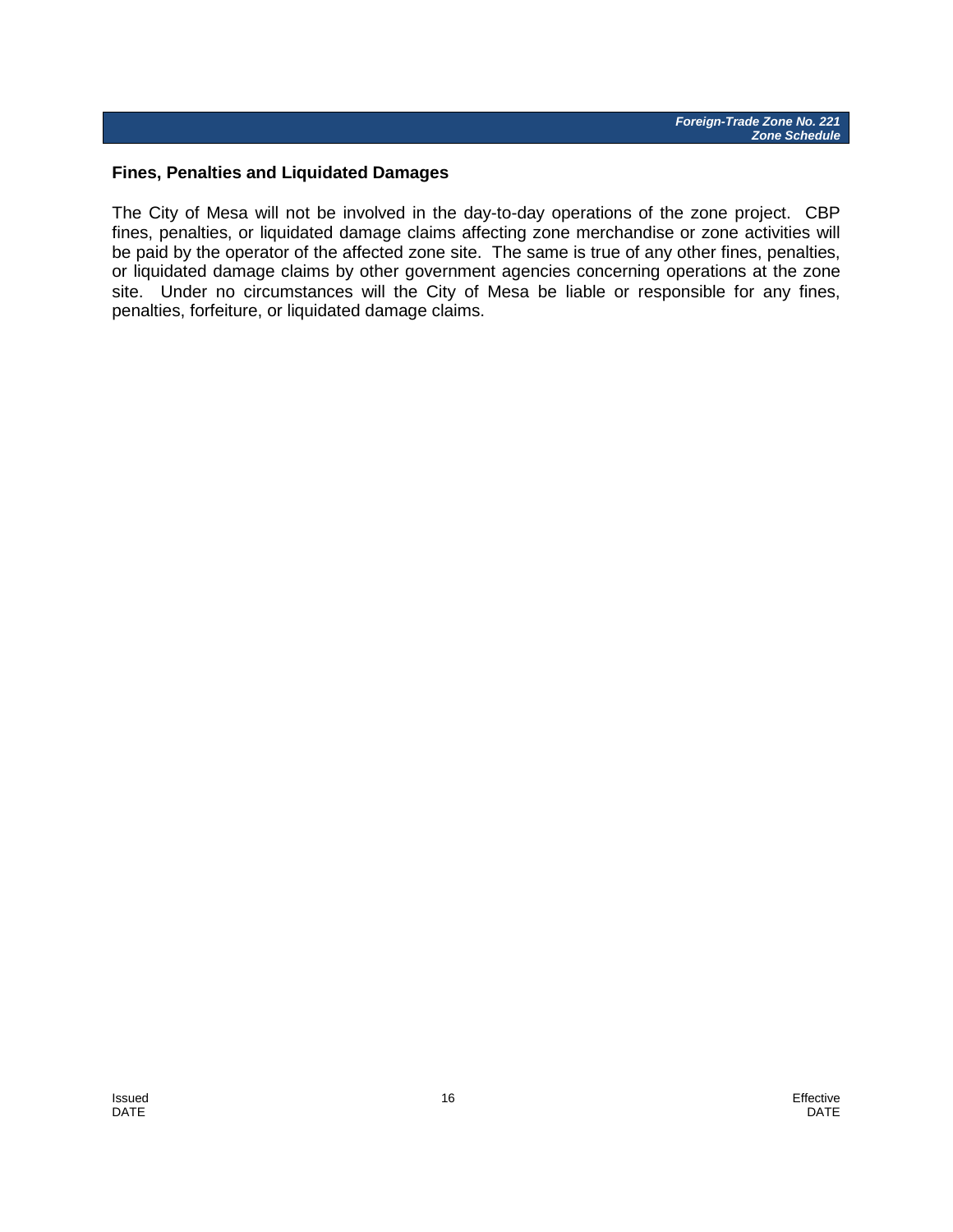#### **APPENDIX – DEFINITIONS OF TERMS**

<span id="page-17-0"></span>**Act:** The Foreign-Trade Zones Act of June 18, 1934 (19 USC 81a-81u), as amended.

**Activation:** Written approval by the grantee and Customs Port Director for FTZ operations to commence and for the admission and handling of merchandise in FTZ status. Activation can only take place in approved areas under the grant of authority by the FTZB. Prior to activation, an operator must enter into a written agreement with the grantee.

**Adjacency:** According to Section 400.11(b) of the Foreign-Trade Zones Board Regulations, general-purpose zone sites must be within 60 statute miles or 90 minutes driving time from the outer limits of a U.S. Customs Port of Entry boundary. Subzones are not subject to the same distance standard but must be able to have proper Customs oversight accomplished by physical and electronic means and merchandise must be presented for examination at a Customs site selected by Customs.

**Administrator:** An entity designated by the grantee to serve as a point of contact for information on the zone project and to provide oversight, marketing and management support.

**Admission/Admit:** Physical arrival of goods into the Foreign-Trade Zone under FTZ status with the approval of Customs. The word "admission" is to be used instead of "entry" of goods in an FTZ to avoid confusion with Customs entry processes under Parts 141-144 of the U. S. Customs Regulations.

**Alteration:** A change in the boundaries of an activated zone site; activation of a separate site of an already activated zone with the same operator at the same port; or the relocation of an already activated site with the same operator.

**Alternative Site Framework (ASF):** An optional approach to designation and management of zone sites allowing Grantees greater flexibility and responsiveness to serve single-operator/user locations.

**Annual Reconciliation:** A report required of activated operators by Customs within 90 days after the end of the zone year unless the Port Director authorizes an extension for reasonable cause. See 19 CFR Section 146.25 for more information.

**Annual Report:** A report required by the FTZB from each grantee due March 31st of each year. Each operator must provide information to the grantee as requested and by the grantee's established deadline in order for the grantee to aggregate the information and file the federal report on time each year.

**Annual Systems Review:** A review by the operator required by Customs to identify system deficiencies to ensure that the inventory control and recordkeeping system(s) meets the requirements of Customs. See 19 CFR Section 146.26 for more information.

**Antidumping/Countervailing Duties:** As a matter of FTZB policy, zone procedures shall not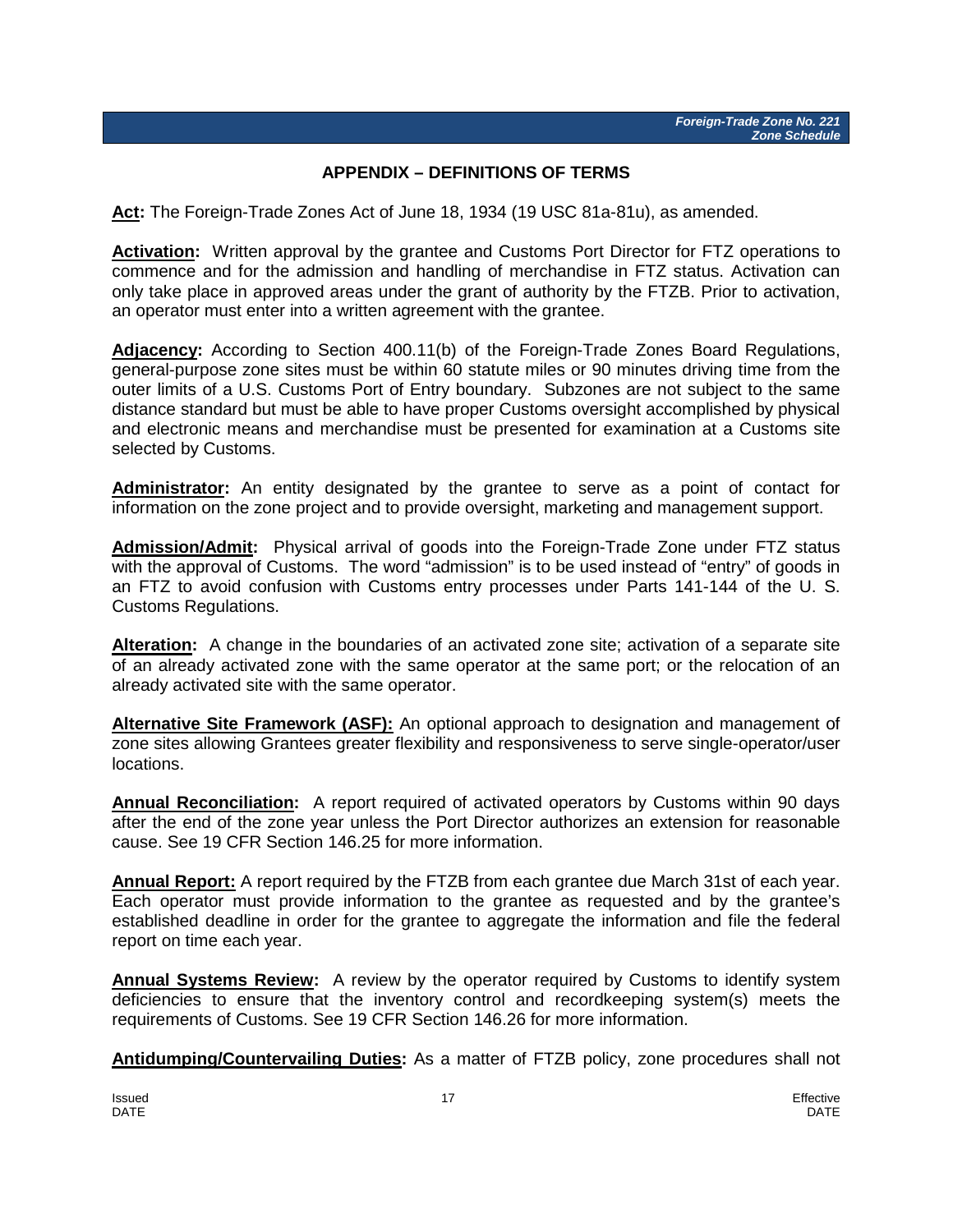be used to circumvent antidumping and countervailing duties. As such, merchandise subject to AD/CVD must be placed in privileged foreign status upon admission to an FTZ.

**Applicant:** A corporation, entity or individual applying for the right to operate an FTZ site under the jurisdiction of FTZ No. 221.

**Audit-Inspection Procedures:** These procedures provide the framework for Customs to reduce on-site supervision of FTZs and for operators to maintain efficiency of operations through the audit-inspection method of supervision. The systems may be manual, computerized, or a combination of both. These procedures are designed to meet the requirements of the U.S. Customs Regulations (T.D. 86-16) for Audit-Inspection Procedures in FTZs. Under the regulations, the operator maintains the inventory records. Customs is relieved of the obligation of actually keeping the records, but maintains assurance of the system's accuracy by selective examinations of merchandise, spot checks and audits of FTZ operations.

**Authorized Inventory Method:** A Customs authorized inventory method other than a lot system (specific identification of merchandise); e.g., First-In-First-Out (FIFO). No lot file is required but the operator shall maintain a file of all CBPF 214s in sequential order. [19 CFR § 146.37(2)]

**Bond:** A surety bond is a contract whereby one party, the surety, guarantees the performance of a second party, the principal, for the benefit of a third party, the obligee (the Federal government, in the case of Customs bonds). Should the principal fail to perform his agreement with the obligee, the surety will be required to pay liquidated damages, and will have the right to obtain reimbursement from the defaulting principal. "Customs bonds" - all bonds required to be given under Customs laws or regulations shall be known as Customs bonds. [19 CFR § 113.4(a)]

**Boundary Modifications**: A change of the area of a federally designated zone made by proper application to the U.S. Foreign-Trade Zones Board. [FTZ Manual, Section 4.4] Boundary modifications may be minor or major; zone expansions may be considered major boundary modifications [15 CFR § 400.24].

**Commingling:** Physically combined or mixed. [19 CFR § 102.1(b)] Regarding fungible goods from different countries, which are commingled, the country or countries of origin may be determined on the basis of an inventory management method of the Customs regulations. [19 CFR § 102.12(b)]

**Conditionally Admissible Merchandise:** Merchandise that may be imported into the U.S. under certain conditions. Merchandise that is subject to permits or licenses, or that must be reconditioned to bring it into compliance with the laws administered by various Federal agencies, is an example of Conditionally Admissible Merchandise [19 CFR § 146.1(b)].

**Constructive Transfer**: A legal fiction that permits acceptance of a Customs entry for merchandise in a zone before its physical transfer to the Customs territory [19 CFR §146.1(b)]. If the entry is thereafter rejected or canceled, the merchandise will be considered at that time to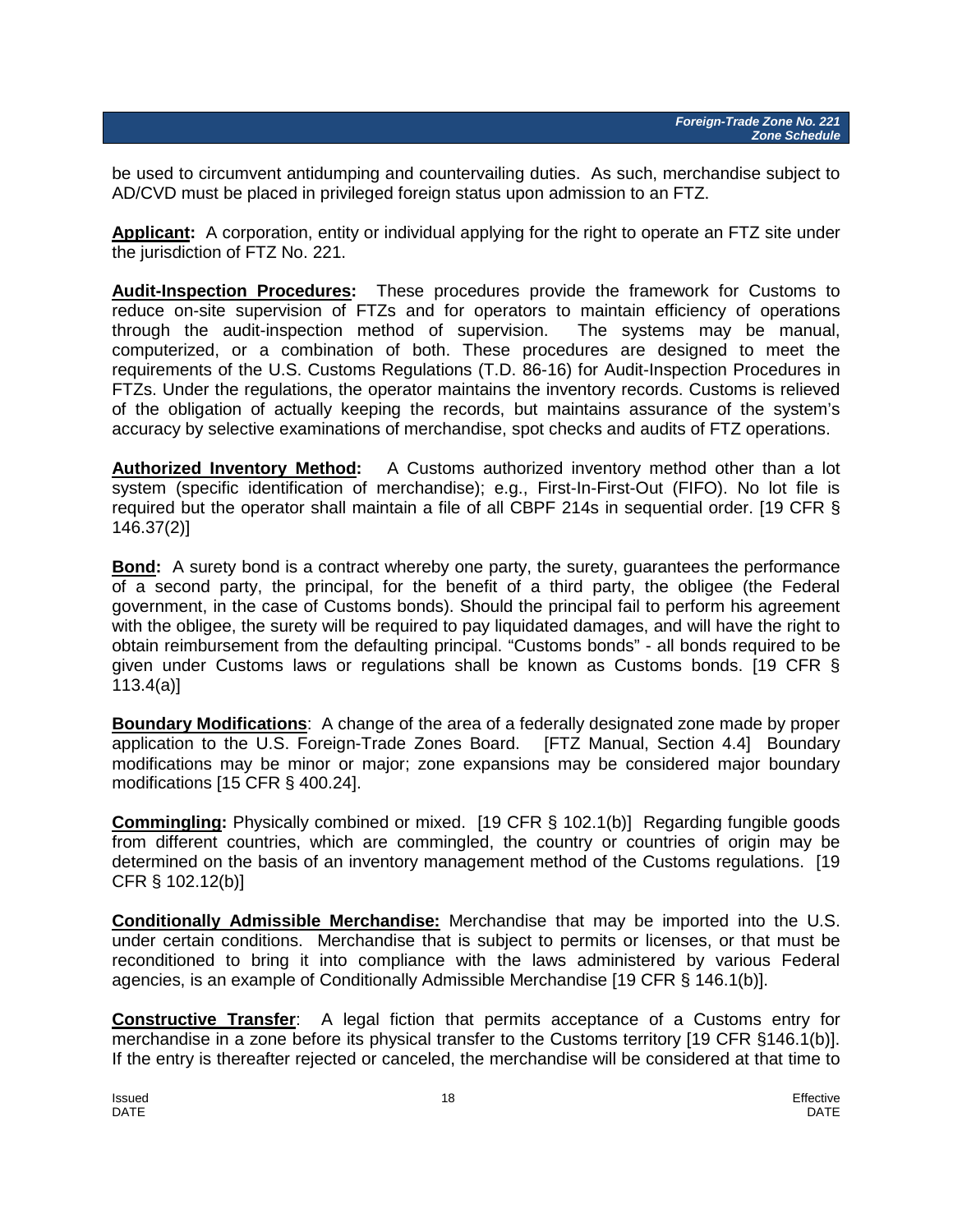be constructively transferred back into the zone in its previous zone status [19 CFR § 146.61].

**Country of Origin:** The country of manufacture, production or growth of any article of foreign origin entering the United States. Further work or material added to an article in another country must effect a substantial transformation in order to render such other country the "country of origin". For a good of a NAFTA country, the NAFTA Marking Rules will determine the country of origin [19 CFR § 134.1(b)].

**Country of Origin Marking:** Unless excepted by law, every article of foreign origin (or its container), imported into the United States shall be marked in a conspicuous place as legibly, indelibly, and permanently as the nature of the article (or container) will permit in such manner as to indicate to an ultimate purchaser in the United States the English name of the country of origin of the article [19 CFR §134.11]. Goods leaving a zone for entry into the United States must be properly marked with the applicable country of origin unless excepted under Customs Regulations. If an imported article undergoes a substantial transformation while in the foreigntrade zone, that is, such processing that the resultant product is one having a name, character or use differing from that of the article that was admitted into the foreign-trade zone, the final product may no longer be considered to be of foreign origin. Authorization of the use of the legend "Made in USA" is beyond the scope of Customs; it is within the jurisdiction of the Federal Trade Commission. If no transformation occurs, the requirements of Section 304 of the Tariff Act must be met upon entry of the merchandise into the Customs territory.

**Customs-Trade Partnership Against Terrorism (C-TPAT):** A voluntary government-business initiative to build cooperative relationships that strengthen and improve overall international supply chain and U.S. border security.

**Customs & Border Protection:** On March 1, 2003, the border inspection functions of the U.S. Customs Service, the Immigration and Naturalization Service, and the Agriculture and Plant Health Inspection Service, along with the U.S. Border Patrol, were transferred to U.S. Customs & Border Protection. Customs is an official agency of the Department of Homeland Security. Customs & Border Protection is responsible for carrying out the Tariff Act and various other laws and regulations in respect to foreign-trade zones.

**Customs Broker:** A person who is licensed to transact customs business on behalf of others [19 CFR §111.1]. A firm, representative, or individual who acts on behalf of the operator and/or the importer of record under an authorized power of attorney.

**Customs Modernization Act:** A 1993 law that expanded statutory recordkeeping requirements for importers and their agents. The law fundamentally changed the U.S. Customs & Border Protection enforcement methodology from a transaction-by-transaction approach to a post entry audit approach. The new method of enforcement is similar to the Internal Revenue Service (IRS) and places the burden for valuation and classification on the importer.

**Customs Territory of the United States:** The territory of the U.S. in which the general tariff laws of the U.S. apply. "Customs territory of the United States" includes only the States, the District of Columbia, and Puerto Rico [General Note 2, Harmonized Tariff Schedule of the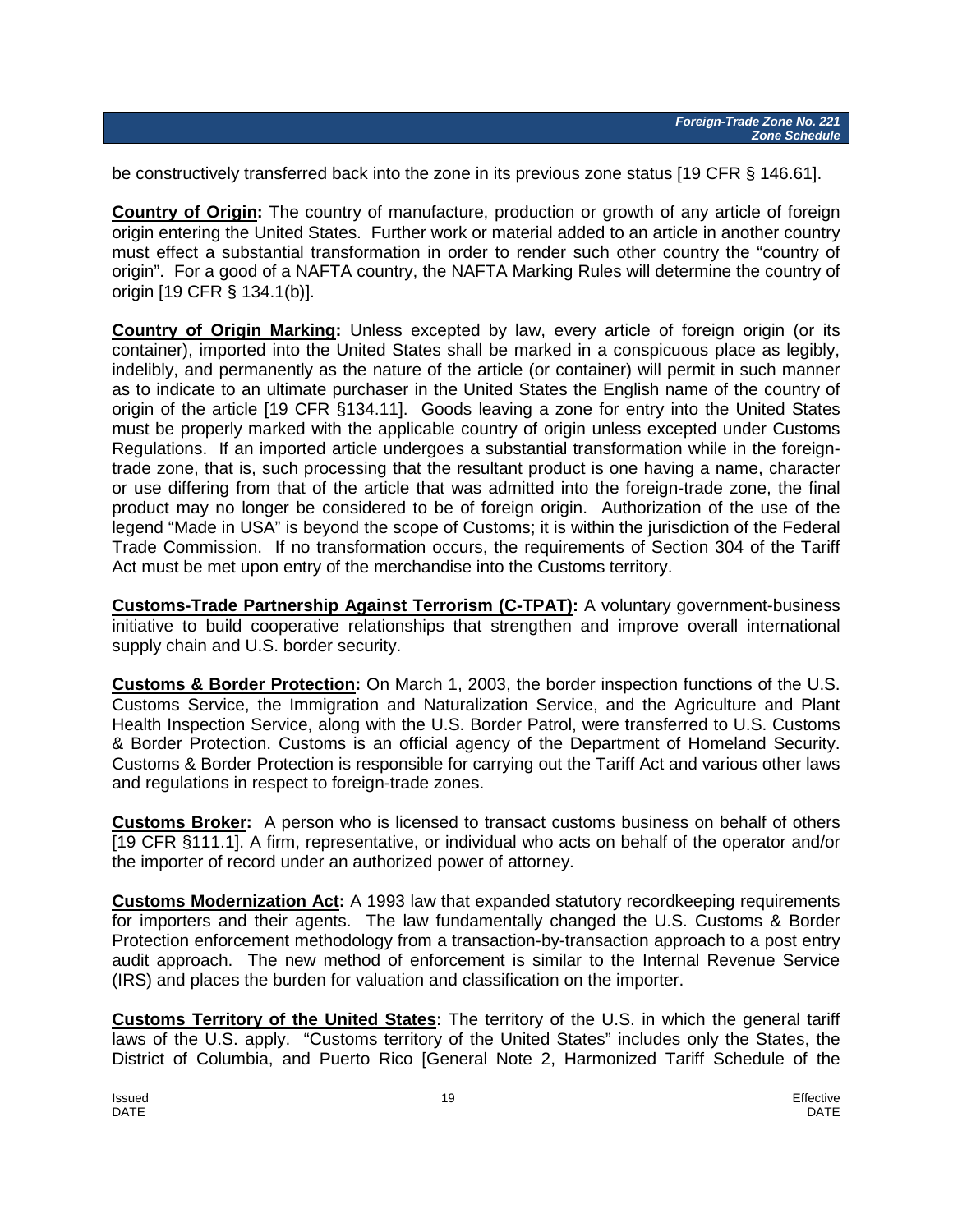United States (19 USC 1202)], [19 CFR § 146.1(b)]. Zone status merchandise in a FTZ is considered to be outside of the Customs territory of the United States.

**Deactivation:** Voluntary discontinuation of the activation of an entire zone or subzone by the grantee or operator. Discontinuance of the activated status of only a part of a zone site is an alteration [19 CFR § 146.1(b)].

**Default:** An act or omission that will result in a claim for duties, taxes, charges, or liquidated damages under the FTZ Operator's Bond.

**Destruction:** Destruction means the complete destruction of articles or merchandise to the extent that they have no commercial value. Any residue from destruction within a zone, which is determined to be without commercial value, may be removed to Customs territory for disposal [19 CFR § 146.52(e)]. Destruction in a zone may be performed only under approved permit from the Port Director of U.S. Customs & Border Protection.

**Direct Delivery:** A procedure for delivery of merchandise to an FTZ without prior application and approval on CBPF 214; designed for shipments where ordering and timing are under the control of the operator. Approval to utilize direct delivery must be obtained from the Port Director (19 CFR §146.39).

**Domestic Status Merchandise (DOM):** Merchandise that has been (i) grown, produced or manufactured in the U.S. and not exported therefrom, (ii) previously entered into the commerce of the United States as duty and tax free or (iii) previously imported into Customs territory and properly released from Customs custody. This means imported merchandise on which all necessary duties and taxes, if applicable, have been paid, and if upon which no drawback has been claimed, is considered Domestic status merchandise when admitted to a foreign-trade zone [19 CFR § 146.43].

**Dutiable Value:** For material imported from a foreign country, the price actually paid or payable for the foreign sourced material in the transaction that caused the material to be admitted into the zone, less, if included, international shipment and insurance costs and U.S. inland freight costs. The dutiable value is used to calculate duty payments [19 CFR § 146.65(b)(2)].

**Duty:** A tax on imports. In a foreign-trade zone, duties are not payable until the merchandise exits the zone and is entered into the commerce of the United States.

**Entry:** To bring merchandise into the Customs territory of the United States. Documentation required by 19 CFR § 142.3 to be filed with the appropriate Customs officer to secure the release of imported merchandise from Customs custody, or the act of filing that documentation [19 CFR § 141.0a(a)].

**Estimated Weekly Entry:** An estimated entry, made on CBPF 3461 and officially accepted, estimating the removals of merchandise during a 7 day period [19 CFR § 146.63(c)(1)].

**Estimated Weekly Removals (Application for Weekly Zone Permit):** An estimate of weekly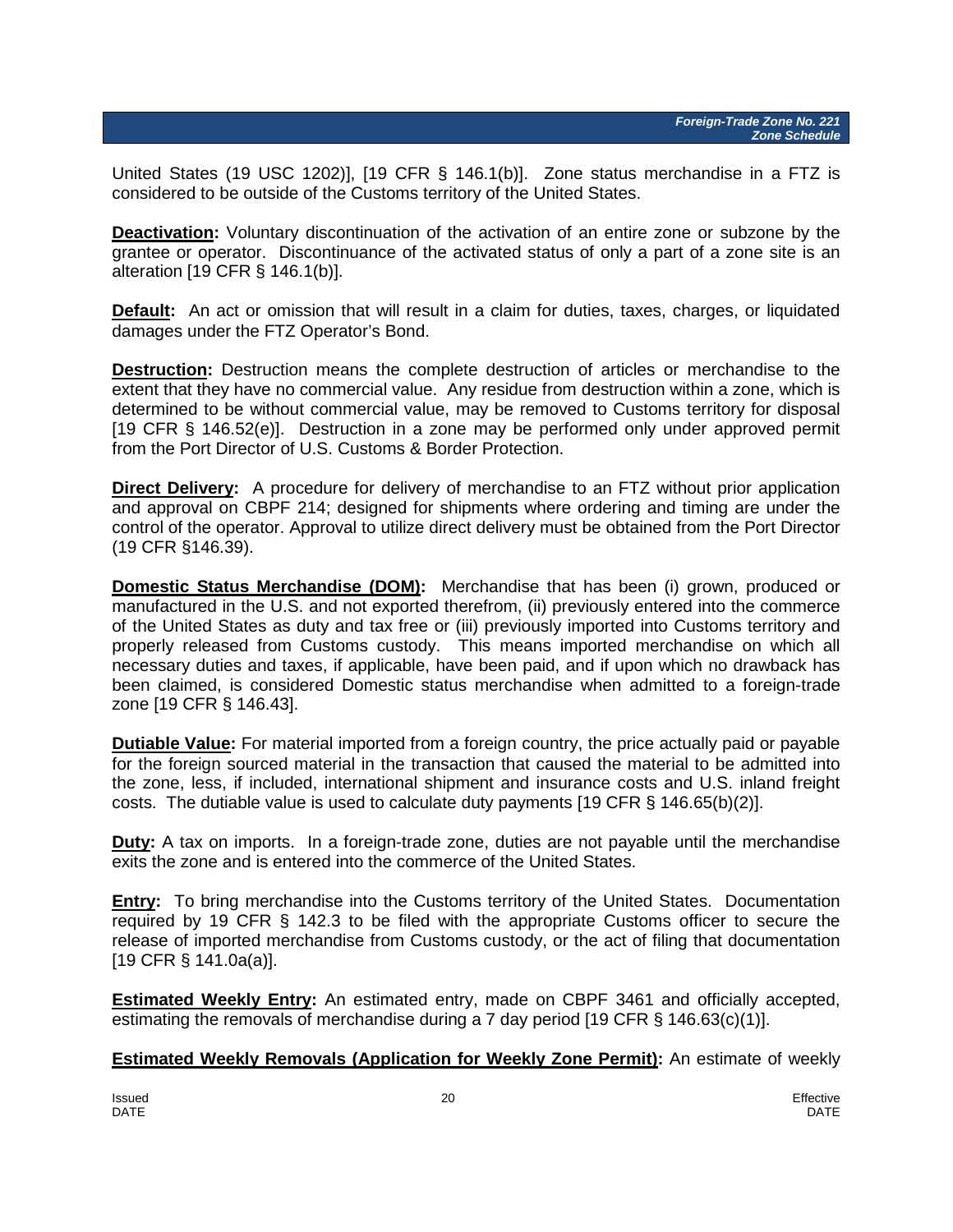in-bond removals may be made on CBPF 7512 and officially accepted, estimating the in-bond removal of during a 7 day period [19 CFR § 146.68(a)]. This procedure may be used for exports or zone-to-zone transfers from a zone and requires a weekly reconciliation report. Alternatively, electronic in-bonds using QP/WP procedures may be used.

**Expansion:** Expand the physical dimensions of an approved zone area as it relates to the scope of operations envisioned in the original plan [15 CFR § 400.24].

**Export:** The transportation of merchandise out of the U.S. for the purpose of being entered into the commerce of a foreign country. [19 CFR § 192.1]

**First In-First Out (FIFO):** The FIFO is the method by which fungible merchandise is identified by recordkeeping on the basis of the first merchandise received into the inventory. Under this method, withdrawals are from the oldest (first-in) merchandise in inventory at the time of withdrawal.

**Foreign-First (FOFI):** An accounting method based on the assumption that foreign status merchandise is decremented first.

**Foreign Merchandise:** Imported merchandise of every description (except articles specifically and absolutely prohibited by statute) that has not been released from U.S. Customs custody into the U.S. Customs territory. Imported merchandise upon which duty and taxes, if applicable, have not been paid. [19 CFR § 146.1(b)]

**Foreign-Trade Zone (FTZ):** A foreign-trade zone is one or more restricted-access sites, including subzones, in or adjacent to a Customs port of entry, operated as a public utility under the sponsorship of a zone grantee authorized by the Foreign-Trade Zones Board, with zone operations under the supervision of Customs & Border Protection [15 CFR § 400.2].

**Foreign-Trade Zones Act:** The Foreign-Trade Zones Act of June 18, 1934 (19 USC 81a-81u), as amended, that established the Foreign-Trade Zones Board and the Foreign-Trade Zones Board Regulations. This statute is administered through 15 CFR § 400 (Foreign-Trade Zones Board Regulations) and throughout 19 CFR (Customs Regulations).

**Foreign-Trade Zones Board (FTZB):** The Board that was established to carry out the provisions of the Foreign-Trade Zones Act of 1934, codified in Title 19, Sections 81a through 81u. The Board consists of the Secretary of Commerce, who is chairman and executive officer of the Board, and the Secretary of the Treasury, or their designated alternatives [19 USC § 81a; 15 CFR § 400.2]. The Board staff is responsible for administering the FTZ program on behalf of the Board. The Executive Secretary of the Board staff represents the Board in administrative, regulatory, operational, and public affairs matters. The Executive Secretary serves as the director of the staff.

**Foreign-Trade Zone Number:** A number assigned by the Foreign-Trade Zones Board upon establishment of a foreign-trade zone.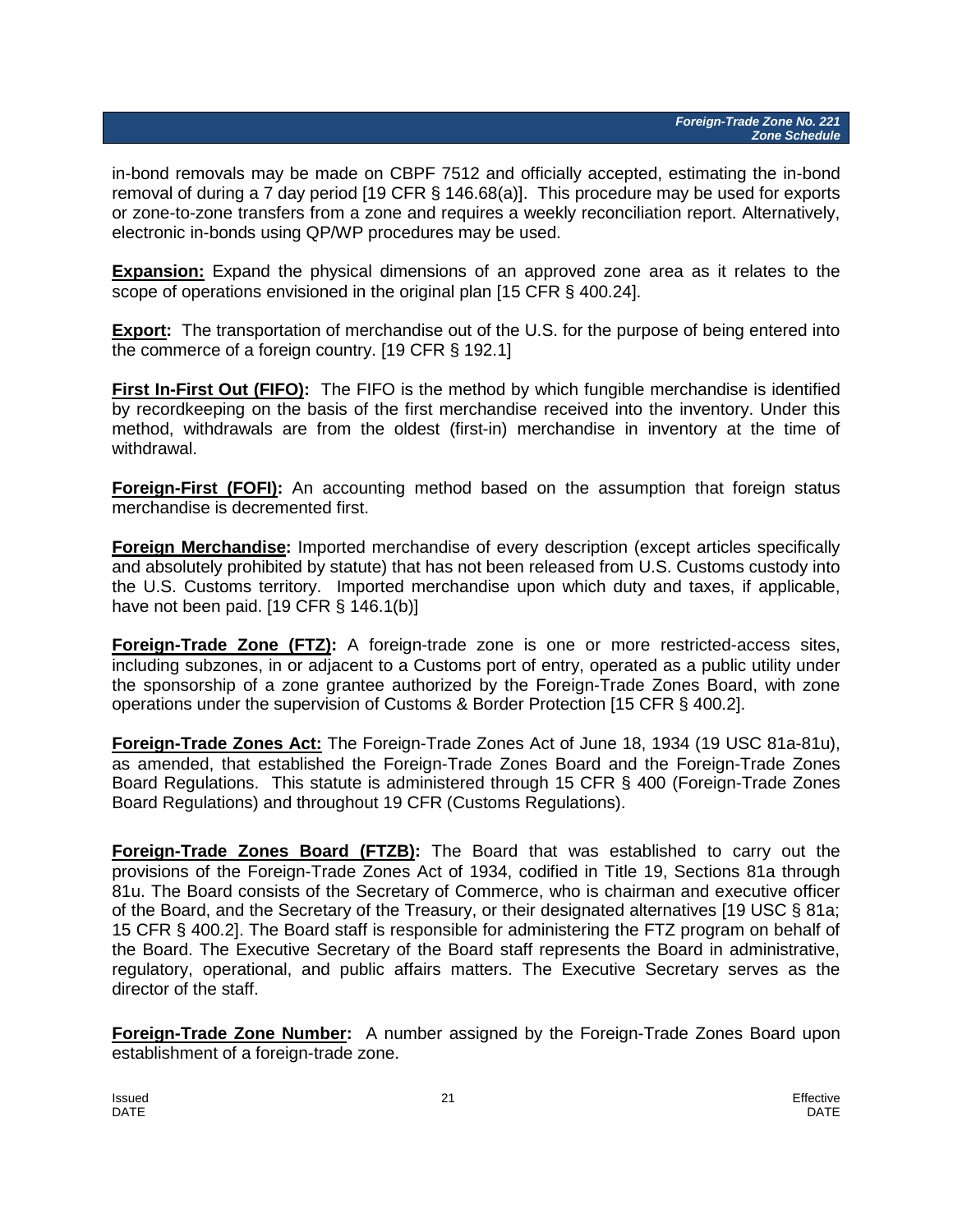**Foreign-Trade Zone Forms/Reports:** Forms/reports used in the operation of foreign-trade zones are designated by Customs. These forms/reports may be completed by either the operator/user as the Importer of Record, its duly assigned Customhouse broker, or the operator. In addition to forms/reports used generally for bonded movements, imports and exports, the main FTZ forms/reports required by Customs include:

Customs Form 214 (CBPF 214) Application for FTZ Admission and/or Status Designation Customs Form 216 (CBPF 216) Application for FTZ Activity Permit

**Fungible Merchandise:** Merchandise that for commercial purposes is identical and interchangeable in all situations. [19 CFR § 191.2(b)] In an FTZ, fungible merchandise may be identified by an inventory method authorized by Customs, which is consistently applied, such as First-In-First-Out (FIFO) and using a unique identifier. [19 CFR § 146.23(2)]

**Grant of Authority:** A document issued by the Foreign-Trade Zones Board that authorizes a zone grantee to establish, operate and maintain a zone, subject to limitations and conditions specified in 15 CFR Part 400 and 19 CFR Part 146. The authority to establish a zone includes the responsibility to manage it.

**Grantee:** A Grantee is the corporate recipient of a grant of authority for a zone project [15 CFR § 400.2]. A Grantee is a public or private corporation to which the privilege of establishing, operating, or maintaining a foreign-trade zone has been given [FTZ Manual, Section 3.10].

**Harbor Maintenance Fee (HMF):** A port use fee of 0.125 percent of a cargo's value may be payable by commercial vessels unloading cargo at a port that is authorized to charge HMF [19 CFR § 24.24]. The applicant for admission of cargo unloaded in a foreign-trade zone must pay the HMF due on a quarterly basis [19 CFR  $\S$  24.24(e)(2)(iii)]. HMF payment must be received no later than 31 days after the close of the quarter being paid. Quarterly periods end on the last day of March, June, September and December.

**Imports:** Foreign merchandise of every description (except articles specifically and absolutely prohibited by statute) entered into Customs territory to become a part of the domestic supply for the purpose of domestic commerce or consumption, and particularly that which is entered into Customs territory through the zone and foreign merchandise which, under the laws and regulations of various other federal agencies having jurisdiction with the zone, is said to be "imported" into foreign-trade zones, Customs bonded warehouses, or Customs custody. This latter merchandise, in relation to operations in the zone, is considered to be foreign merchandise until its entry into the commerce of the United States.

**In-Bond Merchandise:** Any merchandise, other than explosives and merchandise the importation of which is prohibited, arriving at a port of entry in the United States may be entered, under such rules and regulations as the Secretary of the Treasury may prescribe, for transportation in-bond without appraisement to any other port of entry designated by the consignee, or his agent, and by such bonded carrier as he designates, there to be entered in accordance with the provisions of this chapter. Pursuant to Public Resolution 108, of June 19,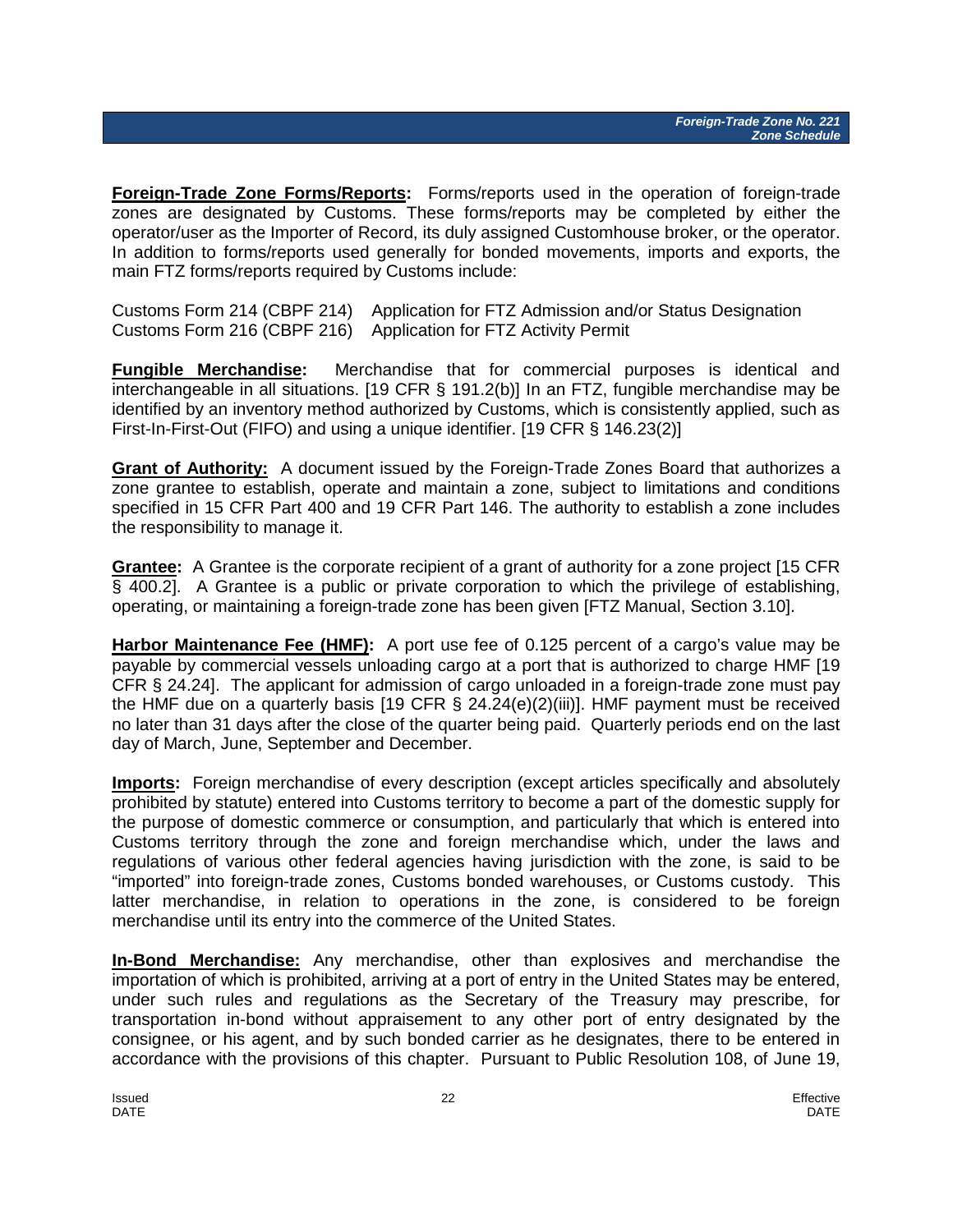1936, (19 USC 1551, 1551a) and subject to compliance with all other applicable provisions, the Port Director, upon the request of the party in interest, may permit merchandise entered and examined for Customs purposes to be transported in-bond between ports by bonded cartmen or lightermen duly qualified if the Port Director is satisfied that the transportation of such merchandise in this manner will not endanger the revenue [19 CFR § 18.1(b)]. Foreign status merchandise that is moved to or from another port other than the port in which the zone is located must be moved in-bond.

**Lapse Provision:** Authority for a zone or a subzone shall lapse unless the zone (in the case of subzones, the subzone facility) is activated, pursuant to 19 CFR Part 146, and in operation not later than five years from the authorization of the zone or subzone, subject to the provisions of Board Order 849.

**Magnet Site:** A site intended to serve or attract multiple operators under the Foreign-Trade Zones Board's Alternative Site Framework (ASF).

**Manipulation:** Activity described as manipulation is generally considered to include cleaning, sorting and/or repacking or otherwise changing condition but not manufacture/production.

**Merchandise:** Merchandise includes goods, wares, and chattels of every description except prohibited merchandise. (Building materials, production equipment and supplies for use in operation of a zone are not considered "merchandise".)

**Mixed Status Merchandise:** Foreign merchandise which has been combined with domestic merchandise in the FTZ is sometimes referred to as mixed status merchandise.

**Merchandise Processing Fee (MPF):** Generally, merchandise that is formally entered or released is subject to the payment to Customs of an ad valorem fee of 0.21 percent. The fee shall be due and payable to Customs by the importer of record of the merchandise at the time of presentation of the entry summary and shall be based on the value of the merchandise. Per entry, the ad valorem fee (MPF) shall not exceed \$485 and shall not be less than \$25. This fee is assessed differently for formal and for informal entries or releases. An ad valorem fee and other charges are applicable according to the provisions of 19 CFR § 24.23. On October 21, 2011, Public Law No: 112-40 was adopted. The law temporarily increases the merchandise processing fee from .21% to .3464% from October 1, 2011 - November 30, 2015. The MPF rate reverts to .21% from December 1, 2015 - September 30, 2016. The law temporarily decreases the merchandise processing fee from .21% to .1740% from October 1, 2016 - September 30, 2019. The MPF rate reverts to .21% after September 30, 2019. The cap of \$485 per entry remains unchanged.

**Nonprivileged Foreign Status (NPF):** Merchandise subject to tariff classification according to its character, condition and quantity as constructively transferred to Customs territory at the time the entry or entry summary is filed with Customs. In other words, a status of merchandise for tariff purposes that provides for classification and appraisement in accordance with the condition of merchandise when constructively transferred to the Customs territory of the United States [19 CFR § 146.42 & § 146.65(a)(2)]. In a zone, NPF merchandise may be changed to Privileged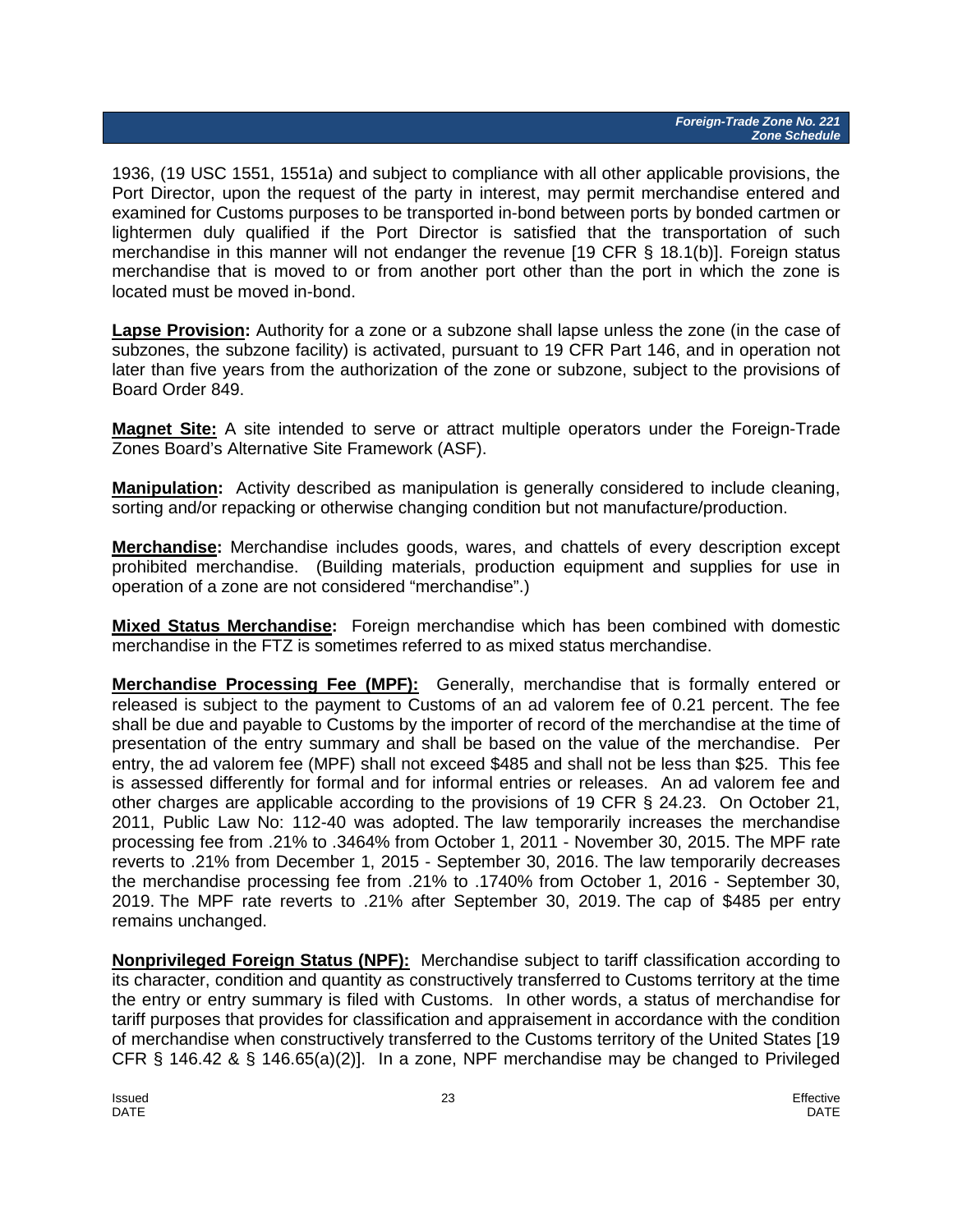Foreign (PF) or Zone Restricted (ZR) status before any processing/manufacturing has occurred, at the option of the zone user and with approval by Customs [FTZ Manual, Section 5.6]. Waste recovered from any manipulation or manufacture of PF or NPF merchandise in a zone has NPF status. NPF status is selected when the duty rate of the finished product is lower than the duty rate of the imported foreign components in a manufacturing environment.

**Operator:** An operator is a person that operates within a zone or subzone under the terms of an agreement with the grantee (or third party on behalf of the grantee), with the concurrence of Customs [15 CFR § 400.2].

**Operator Agreement:** Prior to activation, an agreement between the operator and grantee will be executed. Activation cannot occur without execution of an operator agreement and issuance of an activation concurrence letter by the grantee.

**Operator's Bond:** All operators must submit to Customs a bond to assure compliance with Customs regulations. The bond is submitted on Customs Form (CF) 301. The bond provisions are set forth at 19 C.F.R. 113.73, Customs Regulations. A failure to comply with the regulations may be deemed a "default" by Customs and result in the assessment of liquidated damages under the bond.

**Penalties/Fines:** Merchandise introduced into the United States contrary to law may subject the responsible parties to penalty actions. If merchandise is entered, introduced, or attempted to be entered or introduced by a false document, oral or written statement, or act or omission which is the result of fraud, gross negligence or negligence, the person(s) responsible may be liable for a civil monetary penalty as provided in 19 USC 1592. Upon violation of the FTZ Act, or any regulation issued under the Act, the person responsible shall be subject to a fine of not more than \$1,000. Each day during which a violation continues may constitute a separate offense. Liquidated damages, where applicable, will be imposed in addition to the fine.

**Permit to Transfer (PTT):** The request and Customs authorization procedures for within port movements of cargo. Bonded cargo destined for a foreign-trade zone can be moved on a Customs-authorized PTT that is transmitted to Customs electronically through the electronic CBPF 214 process or using a manual CBPF 214 or CBPF 6043.

**Port Director:** The principal Customs official of a designated port of entry (except for the Headquarters Port). Under certain contexts, refers to whomever the Port Director delegates to act in his or her authority and thus may refer to any Customs officer [FTZ Manual, Section 1.5].

**Port of Entry:** A port of entry in the United States, as defined by part 101 of the regulations of Customs (19 CFR Part 101), or a user fee airport authorized under 19 USC 58b and listed in part 122 of the regulations of Customs (19 CFR Part 122) [15 CFR § 400.2].

**Privileged Foreign Status (PF):** Merchandise subject to tariff classification according to its character, condition and quantity at the rate of duty and tax in force on the date of filing the CBPF 214. In other words, a status that, upon proper application and approval anytime preceding manufacture or manipulation within a zone, is granted to an imported input, allowing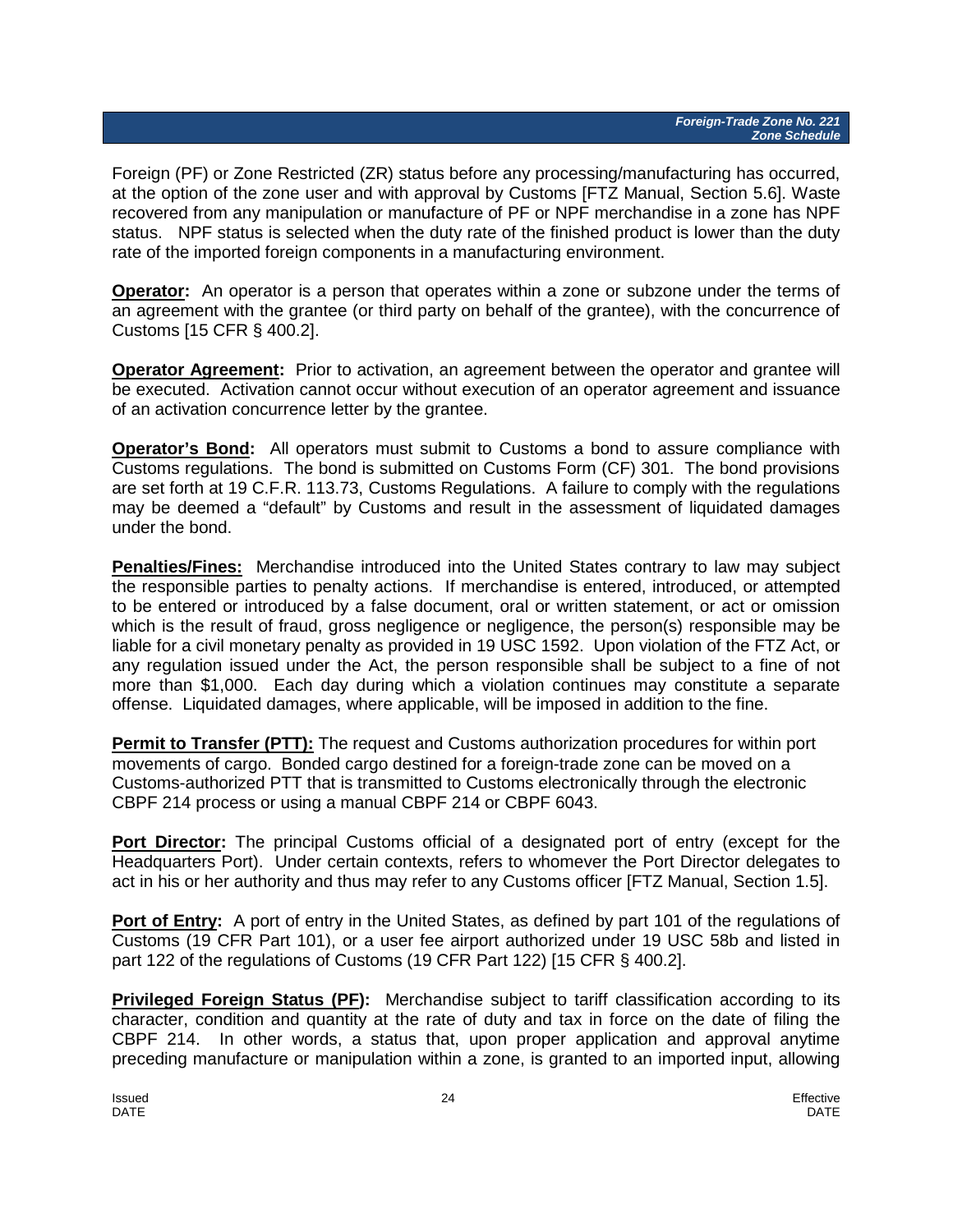the zone user the privilege of treating the input, for tariff purposes, as remaining in its original condition at the time of admission to the zone [19 CFR § 146.41; 146.65(a)(1); FTZ Manual, Section 5.5]. Once established, Privileged Foreign status cannot be changed except in the case of recoverable waste (see 19 CFR § 146.42). PF merchandise may be exported or withdrawn for supplies, equipment, or repair material of vessels or aircraft without the payment of taxes and duties in accordance with CFR § 146.67 and 146.69.

**Production:** As defined by the Foreign-Trade Zones Board Regulations means activity involving the substantial transformation of a foreign article resulting in a new and different article having a different name, character, and use, or activity involving a change in the condition of the article which results in a change in the customs classification of the article or in its eligibility for entry for consumption [15 CFR § 400.2]. The Foreign-Trade Zones Board requires that specific prior authorization be obtained for production operations in the activated zone.

**Prohibited Merchandise/Operations:** Merchandise that is prohibited by law to be imported on grounds of public policy or morals, or any merchandise that is excluded from a zone by order of the Board. Books urging treason or insurrection against the U.S., obscene pictures, and lottery tickets are examples of Prohibited Merchandise [19 CFR § 146.1(b)]. Prohibited operations include, but are not limited to, manufacturing of alcohol products, tobacco products and firearms. Any activities determined by federal, state, or local authorities to be detrimental to the public health and safety, and retail trade are not permitted in a zone.

**Property Owner Agreement:** Prior to FTZ designation of any site, an agreement between the property owner of the proposed site and the grantee will be executed.

**Quota Control:** Foreign merchandise subject to U.S. Government import quota controls may be placed in the FTZ pending approval for transfer to Customs territory, re-export to a foreign destination, manipulation, or other authorized purposes.

**Restricted Merchandise/Operations:** Merchandise that may not be authorized for delivery from Customs' custody without a special permit, or a waiver thereof, by an agency of the U.S. Government. Also, the Foreign-Trade Zones Board and U.S. Customs & Border Protection have restricted certain operations in a zone involving the following products: steel, textiles, sugar, petroleum products, explosives, firearms, meat processing, pigments & printers ink, tires, chain saws, golf carts, television tubes, and pistachios/nuts. The restrictions may vary on a case-by-case basis. See FTZ Manual 11.6 for more information.

**Reactivation:** A resumption of the activated status of an entire area that was previously deactivated without any change in the operator or the area boundaries. If the boundaries are different, the action is an alteration. If the operator is different, it is a new activation.

**Service Area:** The jurisdiction(s) within which a grantee proposes to be able to designate sites via minor boundary modifications under the ASF.

**Specific Identification:** Method for physical inventory control in an FTZ as opposed to record identity; controlled by exact unit of merchandise, by model and number.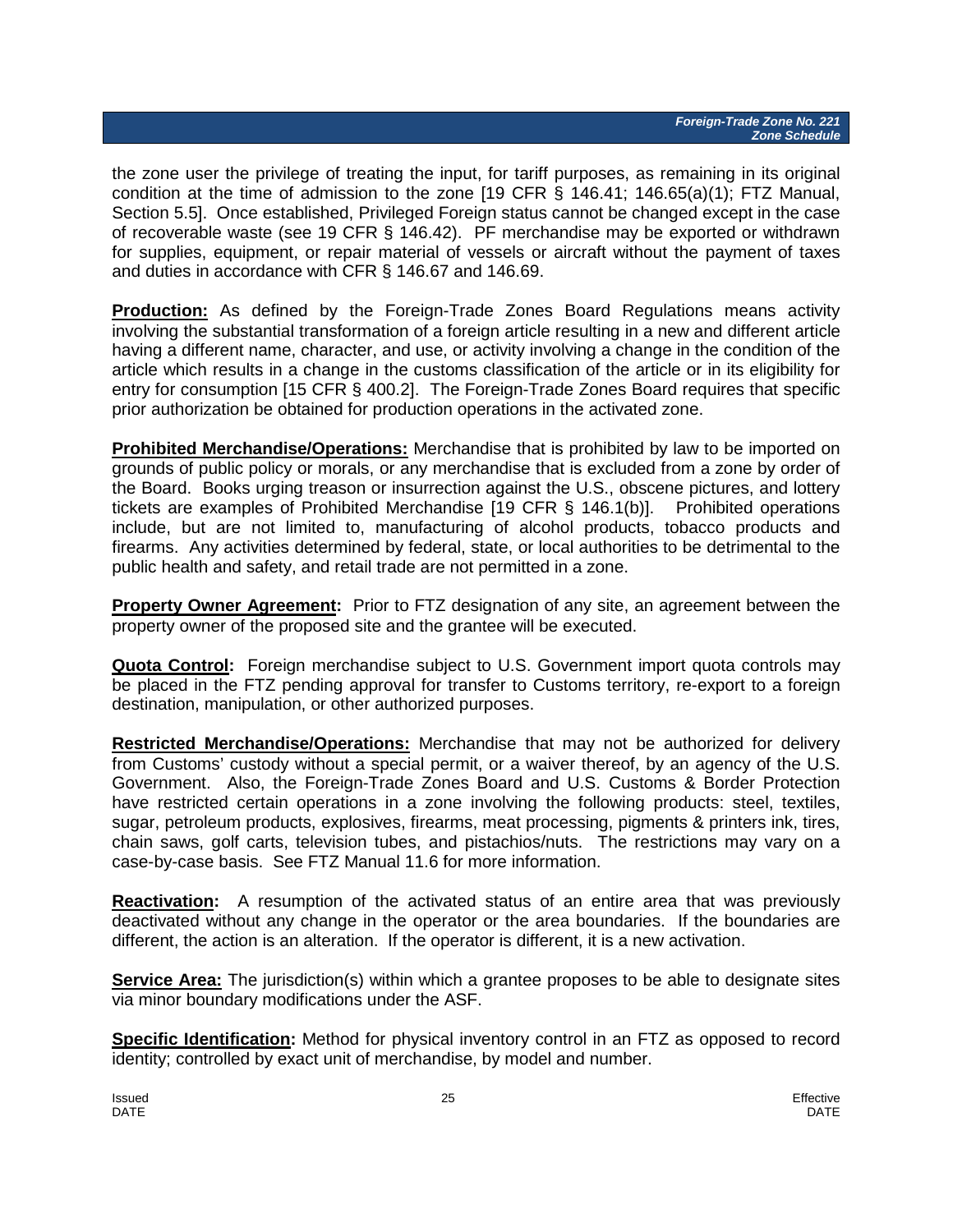**Subzone:** A site (or group of sites) established for a specific purpose. The term "zone" also applies to a subzone, unless specified otherwise [19 CFR § 146.1(b); 15 CFR § 400.2].

**Sunset Limits:** FTZ designation self-removes if there is no FTZ activity at the site before the sunset date. For magnet sites, the default sunset period is 5 years (with variation possible based on circumstances, including possible permanent designation for one magnet site). Usage-driven sites have a three-year sunset period. FTZ activity at a site during the sunset period resets the sunset date for an additional 5 years (magnet) or additional 3 years (usagedriven).

**Time of Admission:** Generally, merchandise is admitted to a zone upon the Port Director's signature of an application for admission, i.e., the filing of the CBPF 214 or through concurrence of the e214. [FTZ Manual, Section 6.4]

**Time of Entry:** Generally, merchandise is entered into the Customs territory of the United States when the appropriate Customs officer authorizes the release of the merchandise or any part of the merchandise covered by the entry documentation. [19 CFR § 141.68(a)]

**Total Zone Value:** The total zone value shall be that price actually paid or payable to the zone seller in the transaction that caused the merchandise to be transferred from the zone. Where there is no price paid or payable, the total zone value shall be the cost of all materials and zone processing costs related to the merchandise transferred from the zone. [19 CFR §146.65(b)(1)]

**Transfer:** To withdraw merchandise in zone status from an FTZ for consumption, transportation, exportation, warehousing, cartage or lighterage, vessel supplies and equipment, admission to another FTZ, and like purposes.

**Transferee:** A person or entity to which right is transferred. As applied to FTZ, it refers to a transfer of the right to make entry and remove merchandise from an FTZ.

**Unique Identifier Number (UIN):** A material UIN will be the product identification number for a specific material. "Unique identifier" means the numbers, letters, or combination of numbers and letters that identify merchandise admitted to a zone with zone status. [19 CFR § 146.1(b)(2)] The UIN will be used in the FTZ accounting system and for inventory purposes. The relief of merchandise from a UIN layer in the FTZ accounting system is what triggers duty payment for companies operating in an FTZ.

**United States:** The United States, District of Columbia and Puerto Rico. The term "United States" includes all territories and possessions of the United States, except the U.S. Virgin Islands, Guam, American Samoa, Wake Island, Midway Islands, and Johnston Atoll.

**Usage-Driven Site:** A site tied to a single operator or user under the Foreign-Trade Zones Board's Alternative Site Framework (ASF).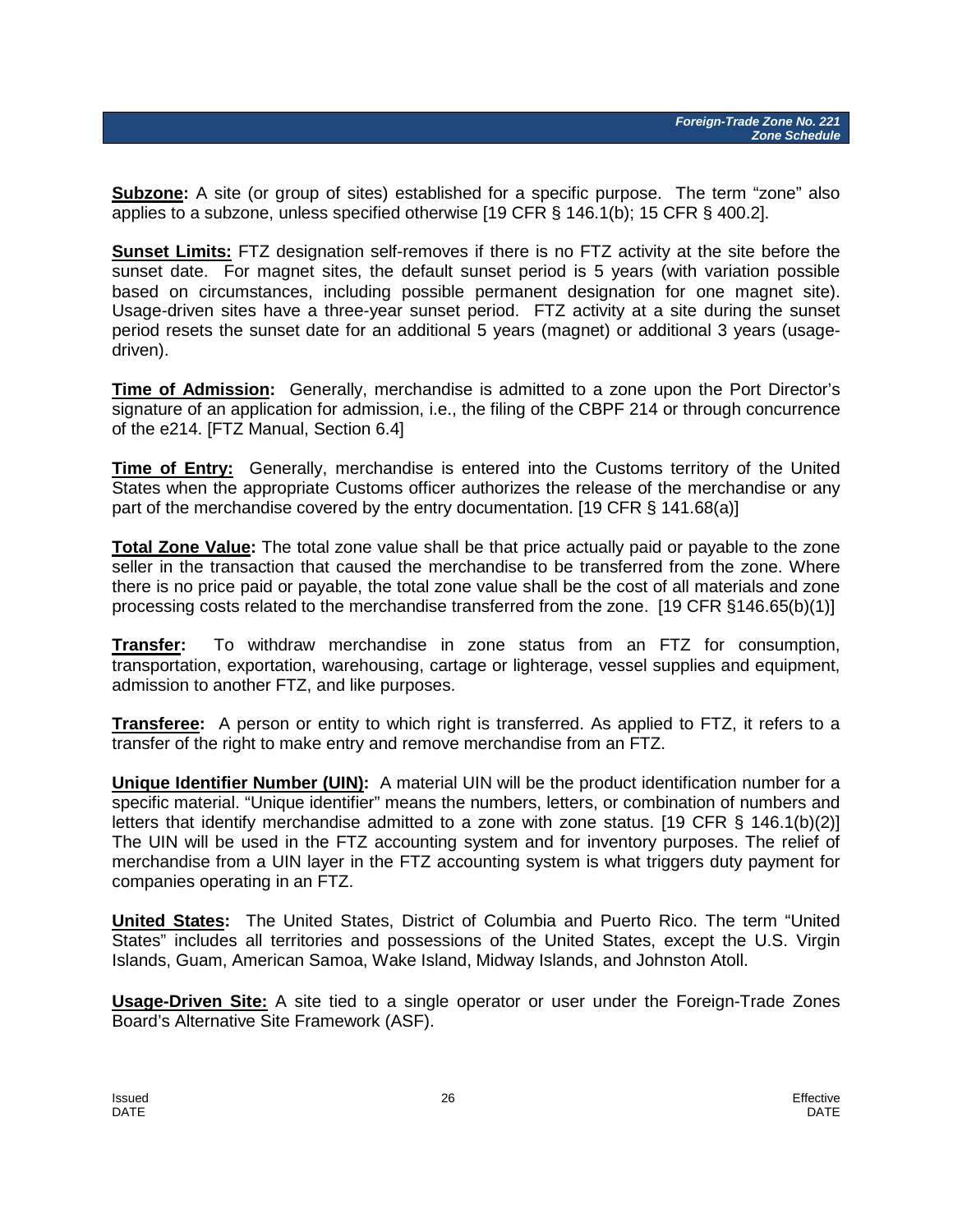**User:** A party using a zone under agreement with the zone operator [15 CFR § 400.2]. An Operator may also be a User.

**Waste and Scrap:** That which must be measured (in addition to by-products) to account for the difference between input and output to and from a zone. Waste may be recoverable and attributed to non-privileged status under certain circumstances [FTZ Manual, Section 5.6(b)].

**Weekly Entry Summary:** The entry document, executed on CBPF 7501, of the actual entries into the Customs territory of the United States. The CBPF 7501 will identify the actual quantity, value, and HTS for the product entered. "Entry Summary" means any other documentation necessary to enable Customs to assess duties and collect statistics on imported merchandise, and determine whether other requirements of law or regulation are met [19 CFR § 141.0a(b); FTZ Manual, Section 9.8(c)].

**Zone:** A foreign-trade zone established under the provisions of the FTZ Act and regulations. The term also includes subzones, unless the context indicates otherwise [15 CFR § 400.2].

**Zone Inventory System(s) (ZIS):** Automated, non-automated, or combination inventory control and recordkeeping system(s) used for operation of a zone. ZIS is referred to by Customs as ICRS or inventory control and recordkeeping system(s).

**Zone Plan:** Includes all of the zone sites that a single grantee is authorized to establish [15 CFR § 400.2].

**Zone Restricted Status (ZR):** Merchandise taken into a zone for the sole purpose of exportation, destruction (except destruction of distilled spirits, wines, and fermented malt liquors), or storage will be given Zone Restricted status on proper application. ZR status can be requested at any time that the merchandise is located in the zone but cannot be abandoned once granted except by order of the Board. Merchandise in Zone Restricted status may not be removed to Customs territory for domestic consumption except where the Board determines the return to be in the public interest [19 CFR § 146.44(a)].

**Zone Site:** The physical location of a zone or subzone. A site is composed of one or more generally contiguous parcels of land organized and functioning as an integrated unit, such as all or part of an industrial park or airport facility.

**Zone Status:** The legal status of merchandise that has been admitted to an FTZ, thereby becoming subject to the provisions of the FTZ Act. Zone status distinguishes between merchandise which has already cleared Customs or is a product of the United States (domestic status) and merchandise which was imported and has not yet cleared Customs (nonprivileged and privileged foreign status), or is being held in a zone pending exportation or destruction (zone restricted status). The choice of which type of zone status is applicable to merchandise is, to a large extent, at the option of the applicant for admission or the owner of merchandise in the FTZ. However, in some cases, the type of status is dictated by law because of the definition of the status in the U.S. Customs regulations, the operation of other laws in conjunction with the